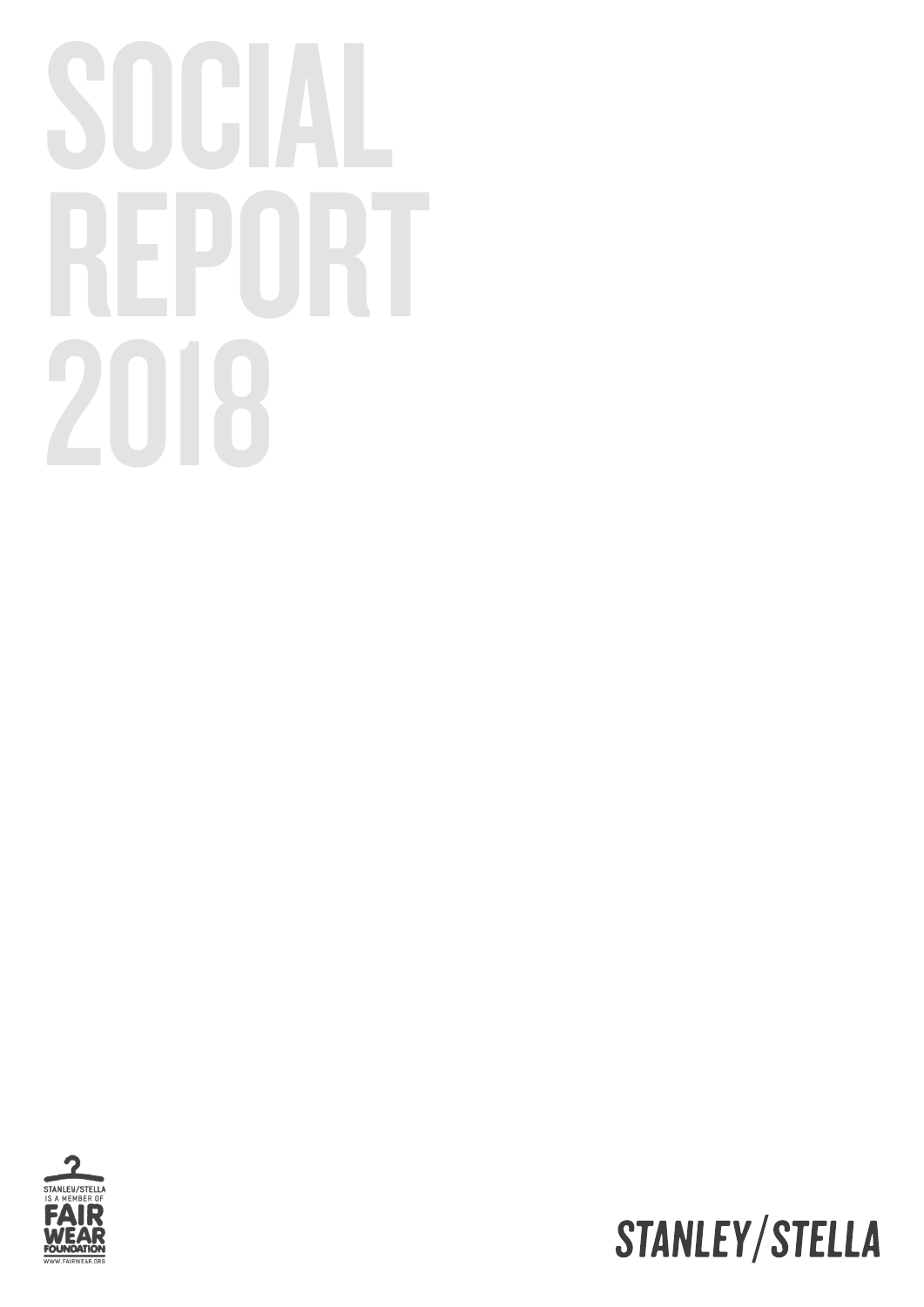#### *"The road to sustainability is long and rugged. But for us, there's no other road worth taking."*

Jean Chabert Founder & CEO

Right from Stanley/Stella's beginnings in 2012, its founder Jean Chabert had a vision for a B2B lifestyle brand that would follow the conventions of the fashion retail sector, while manufacturing in a more responsible, ethical and sustainable way.

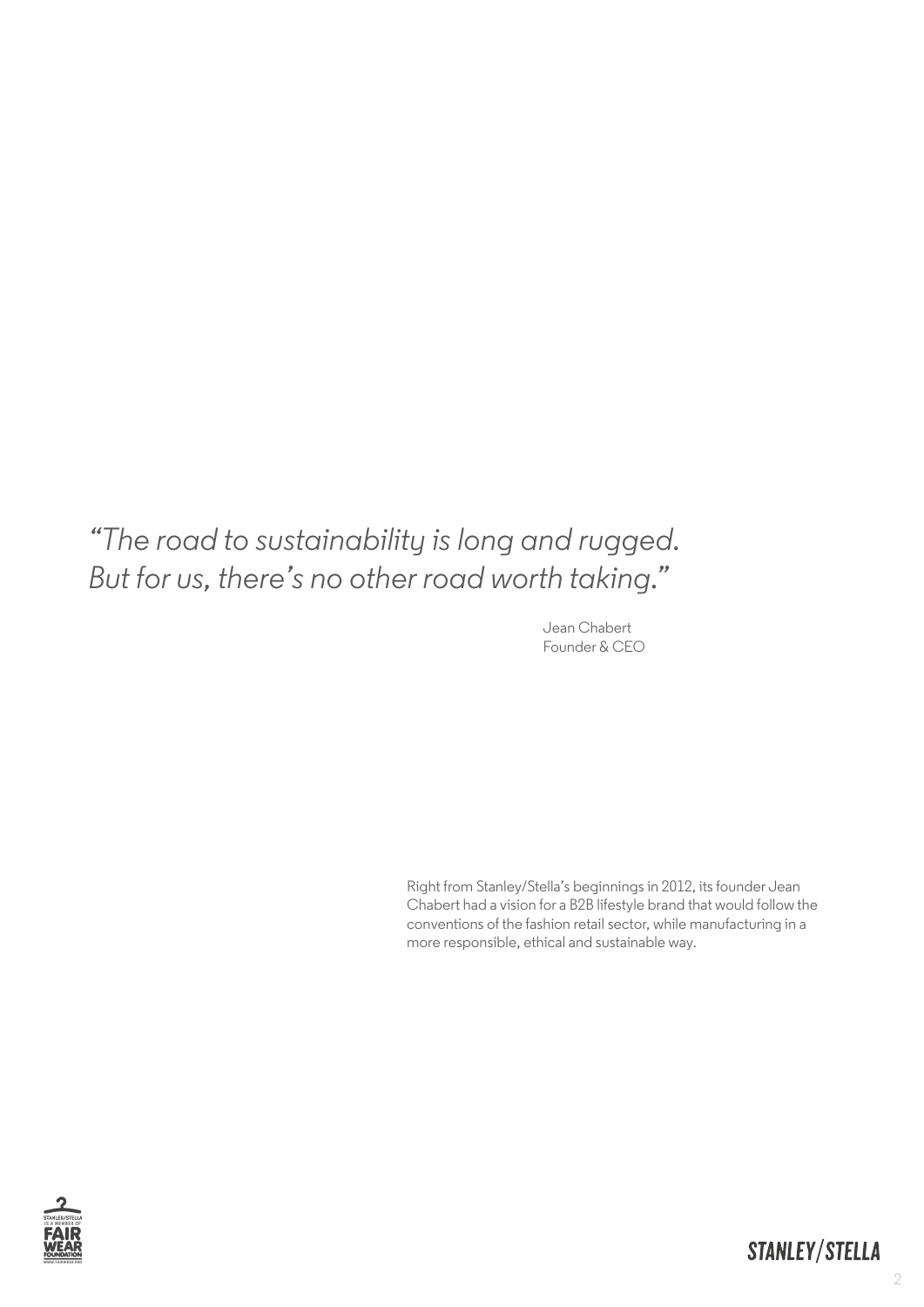# INTRODUCTION

Stanley/Stella is an innovative Belgian textile company, located in Brussels, that develops sustainable retail-inspired garments.

Our customers are spread across Europe, and we produce a substantial amount of our garments in Bangladesh and China. Since the beginning, our aim has been to create the highest quality garments possible at the most sustainable level, which our network of partners can then transform locally through printing,embroidery and other decorating techniques.

Our collections come in a rainbow of colours, are incredibly soft to touch, and are, we believe, a great example of ethical fashion. The success of our ethical positioning using premium sustainable materials, led to sales of nearly 10 million pieces in 2018, representing a turnover of over €40 million.

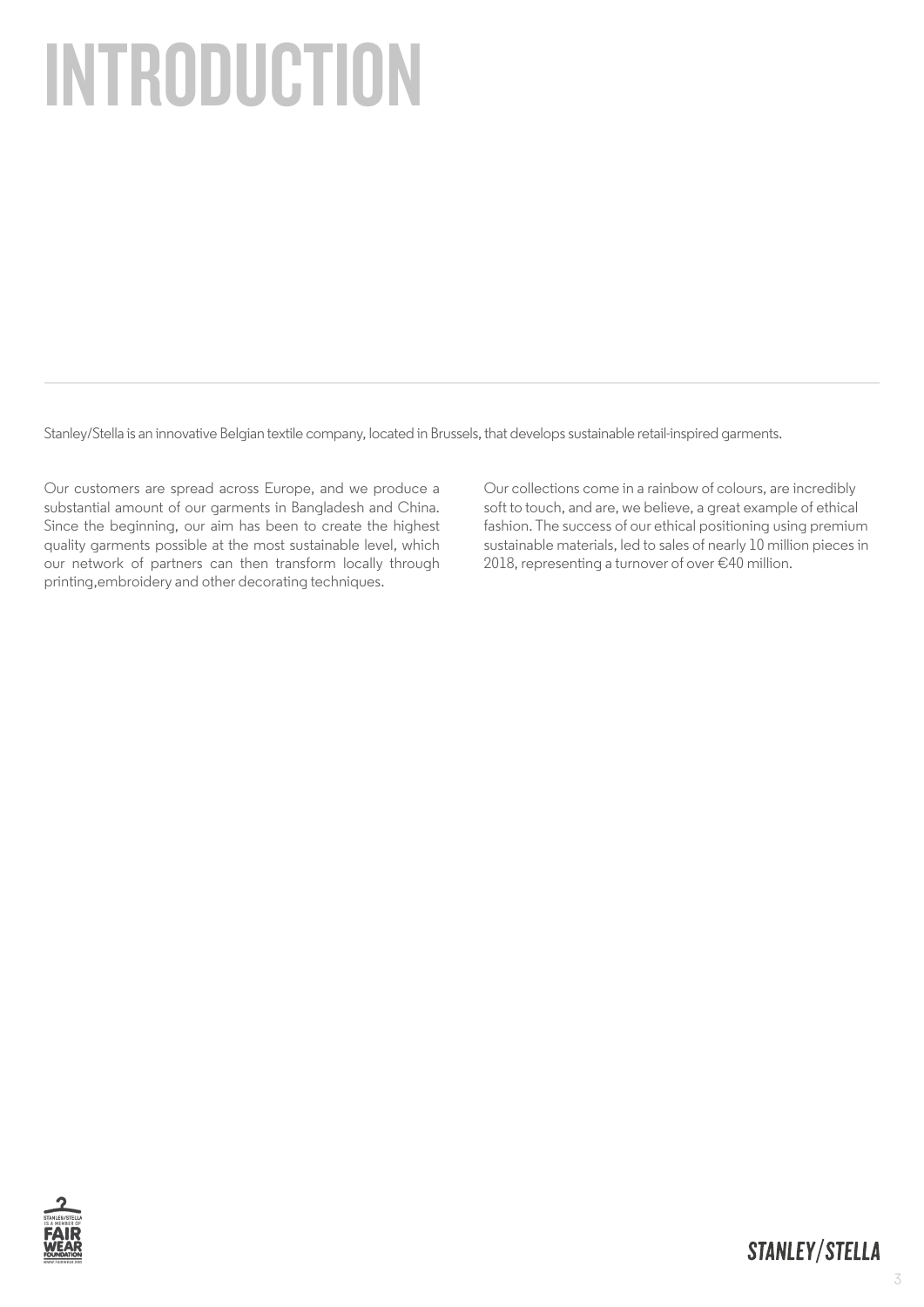# RESPECT FOR PEOPLE, RESPECT FOR THE PLANET

Stanley/Stella believes that the textile industry can be more ethical and responsible. While there is no easy route to sustainability, we work hard every day to make it a reality by developing, and sticking to, concrete, long-term objectives.

Since day one, we have embraced the Fair Wear Foundation´s (FWF) goals. An international organisation that aims to improve workers' conditions in the textile industry in South Asia, it supports us to cooperate in a responsible way with our suppliers, to the benefit of all workers. Audits are carried out in all our factories every three years, and a Corrective Action Plan (CAP) is put in place, if deemed necessary. Our local team follows up on the CAP and discusses it with factory management and FWF representatives. The FWF monitors the CAP every three months.

In order to build strong and close partnerships with production facilities, Stanley/Stella has selected a very limited number of factories to work with, in a limited number of countries. In 2018, we worked with only 5 factories in Bangladesh (Dird, Ahsan, Interstoff, Meghna and Aus-Bangla). This allows our local team of 19 people in Dhaka to be in each of our factories almost every day. We also source from one factory in China (Shuangxi) and one in Portugal (Etfor).

Respect for planet Earth is strongly rooted in our DNA. 100% of the cotton we use is organic certified by GOTS, that is to say, grown without the use of chemical pesticides or chemical fertilizers. Using organic cotton does not just mean that no hazardous or toxic substances have been used in the fields. It also means that we create a safe environment for farmers and their families, avoiding any kind of pesticide poisoning which can lead to multiple health problems or even death.

Moreover, the rain water which falls on organic cotton plantations is not contaminated by any chemicals, and respects the organic quality of the soil and local fauna.

Water consumption is another key concern for Stanley/Stella, which is why all our factories are equipped with an Effluent Treatment Plant (ETP).

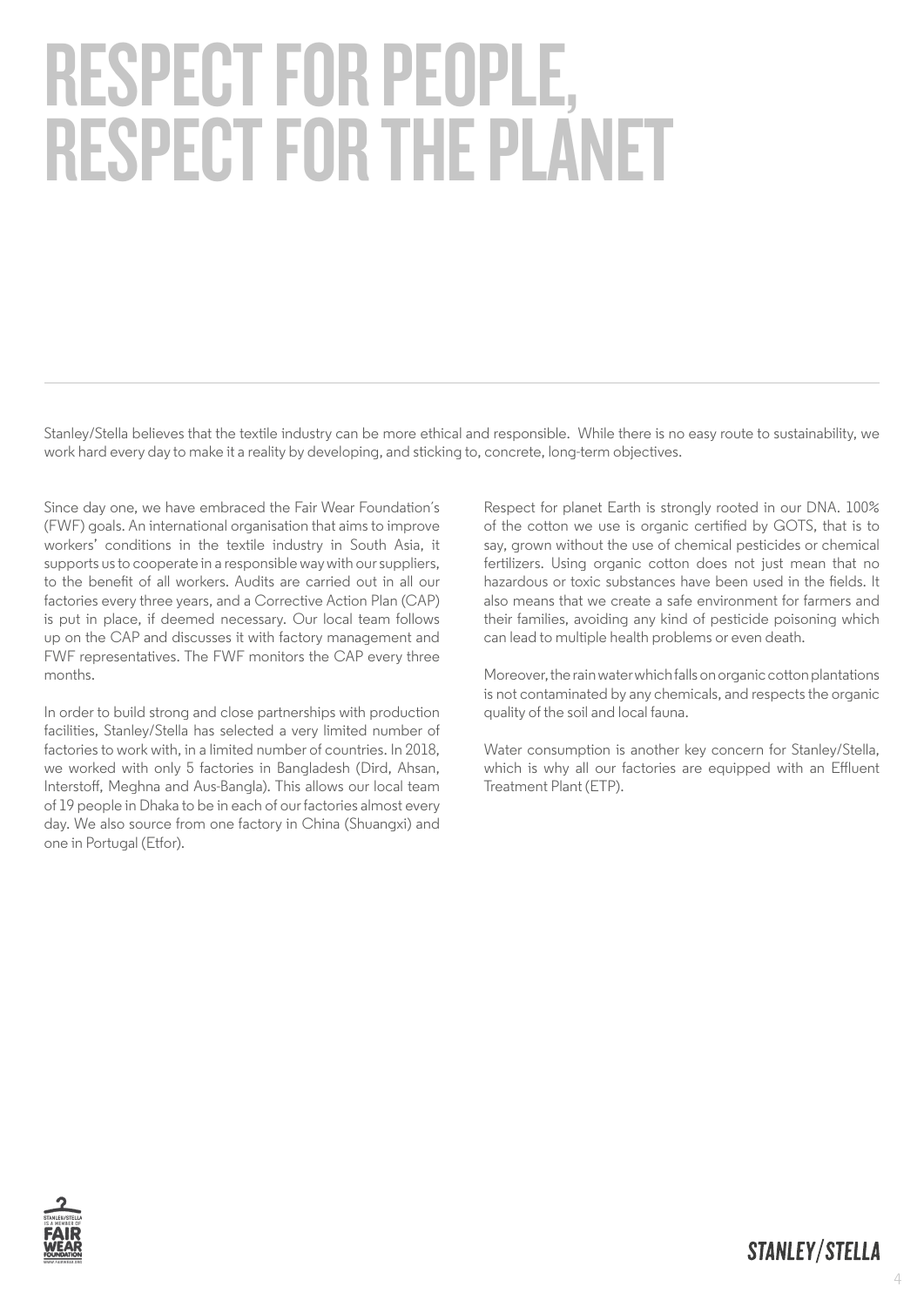# SUMMARY OF 2018 KEY ACHIEVEMENTS

1. Members of Stanley/Stella's Board made an important step towards even greater transparency in early 2018, deciding to publically release the names and contact details of all the factories the company works with. The decision consolidated Stanley/Stella's position that transparency is the foundation of any sustainable policy. For us, this is an important achievement as very few actors in the B2B market reveal this type of information which is often considered confidential.

2. During the year 2018, Stanley/Stella created its own Code of Conduct (CoC) based on the eight fundamental Conventions of the International Labour Organisation (ILO). This CoC was signed by all our partner factories.

3. Throughout the year, Stanley/Stella closely monitored the efficiency of the Anti-Harassment Comittees (AHC) in its partner factories in Bangladesh.

4. From 2018, Stanley/Stella has been using a transversal assessment tool to select new partner factories. First used for the selection and validation process of Meghna, our newest partner in Bangladesh, it includes criteria on sustainability, production quality, planning, finance and effects on the environment. Once all Stanley/Stella managers approve of a particular factory, it is then validated by the CEO himself.

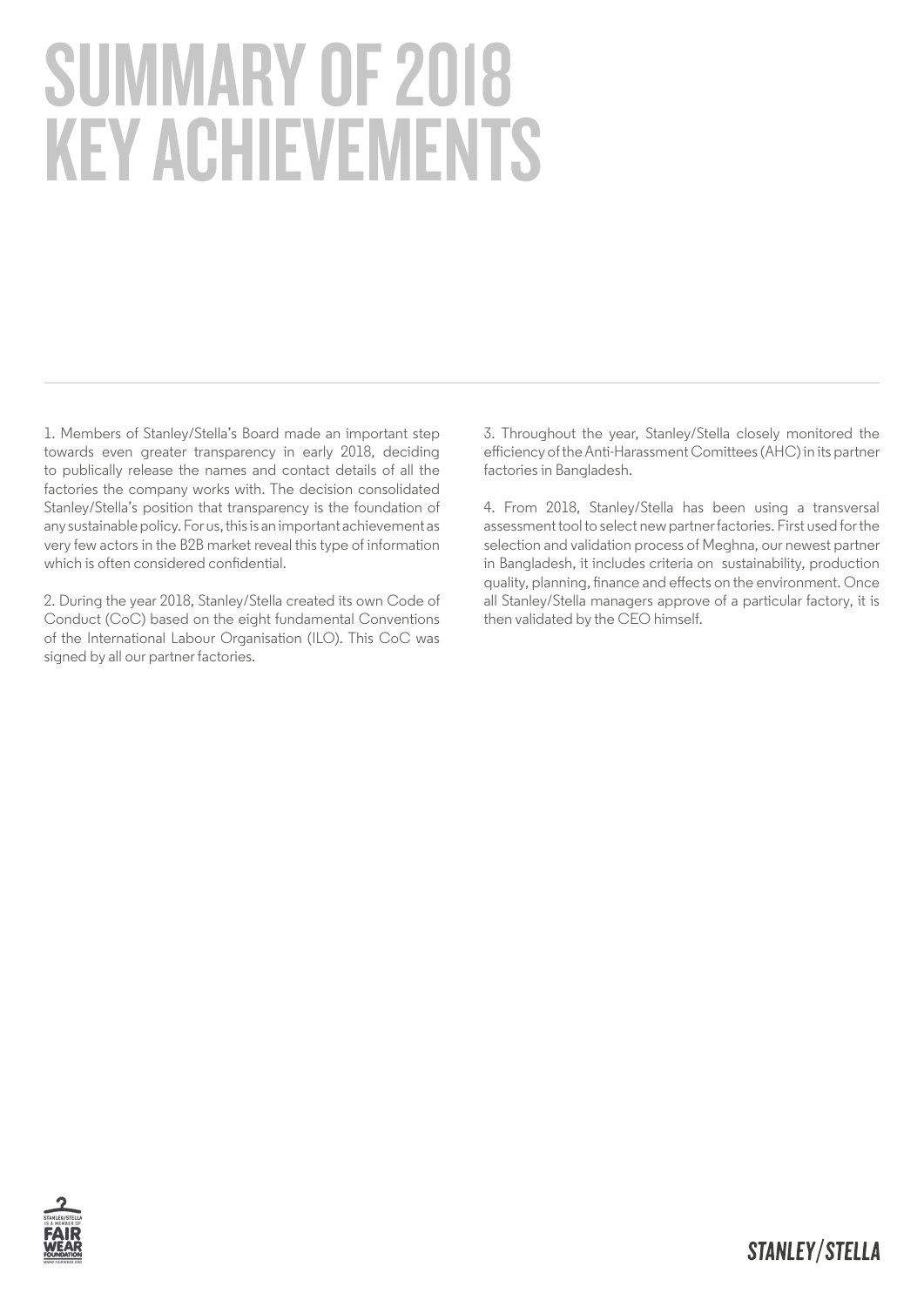# STRATEGIES FOR SUSTAINABILITY

Our local team of Quality Controllers, together with our local Sustainability Officers, have developed a systematic approach to increasing the number of controls in all our factories.

In parallel to the formal monitoring carried out by the FWF every three months, Stanley/Stella has installed an additional monitoring system. Our "CSR monthly reports", are based on systematic checks performed during all production runs. This system allows us to have an update on the working conditions in all our partner factories on an almost daily basis.

The CSR monthly reports include checks on social and environmental issues as well as building and fire safety assessments.Environmentally, further efforts have been made by factories to upgrade their ETP's, to ensure optimised pH levels (7) of the water they release.

We have found the Workplace Education Programs (WEP) organised by FWF trainers to be effective in helping our partner factories to move towards more concrete achievements regarding social sustainability.

We have invited a further three of our partner factories (Interstoff, Meghna and AusBangla) to initiate a WEP program in 2019, and to improve their understanding of it.

Knowing that a key factor for preventing excessive overtime is to have the most accurate production forecast possible, we constantly revise and update our planning system to improve the precision and quality of Stanley/Stella's order forecasts and planning.

Last but not least, Stanley/Stella has been a proud and active FWF member since 2011, ranked Leader Member. We continue to communicate on our FWF membership, both internally and externally, on media such as our website, Facebook, our marketing publications and garment labels.

The Global Organic Textile Standard (GOTS) is the worldwide leading textile processing standard for organic fibres, including ecological and social criteria, backed up by independent certification of the entire textile supply chain - www.gots.com

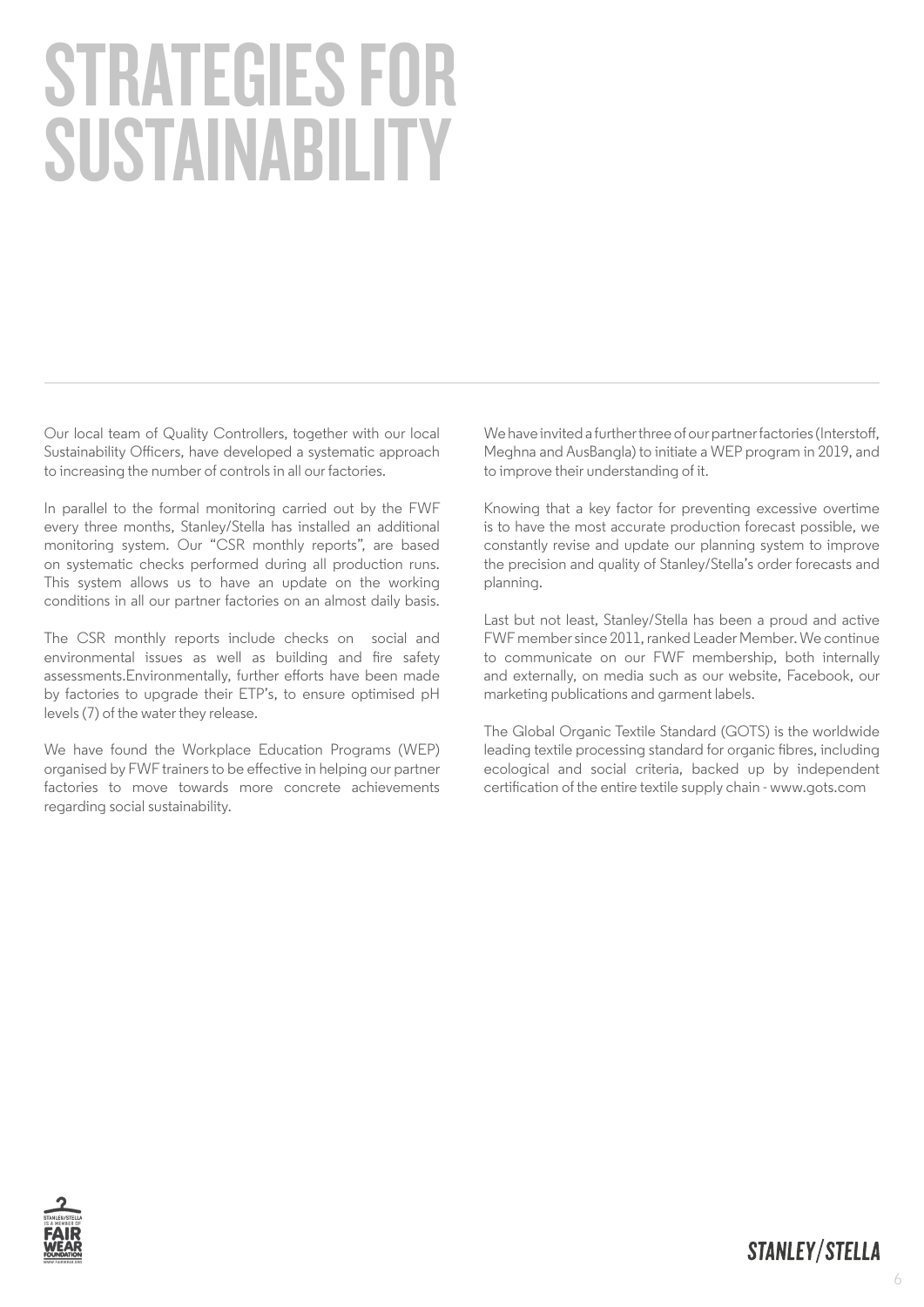# I. OUR SOURCING **STRATEGY**

Stanley/Stella's product portfolio mainly consists of knitted garments such as T-shirts, polo shirts, sweatshirts, jackets and accessories. The company has been working on expanding its range over the years and will continue to do so.

As sustainability is at the heart of its DNA, Stanley/Stella is exclusively developing garments that contain the following:

- Organic materials (such as organic cotton);
- Natural fibers (such as linen):
- Sustainable materials (such as Lenzing® Tencel® and Modal®)
- Recycled materials (such as recycled polyester or recycled cotton)

#### I.I - SOURCING COUNTRIES

In 2018, Stanley/Stella sourced products from the following countries (in % of financial value):

- 99.17% from Bangladesh (t-shirts, polo shirts, knitted tops, sweatshirts, and bags - mostly in organic cotton)
- 0.09% from Portugal (t-shirts and knitted tops in linen)
- 0.73% from China (jackets in recycled polyester)

Stanley/Stella favours long-term business relationships with suppliers and has been working with its core suppliers for more than 5 years:

- Ahsan: since 2012
- $-$  Dird $\cdot$  since 2012
- Interstoff: since 2015
- Aus Bangla: since 2017
- Meghna: since 2018

Business with Chinese suppliers will further increase in 2019, due to Stanley/Stella's strategic decision to diversify its product portfolio in outerwear and accessories



7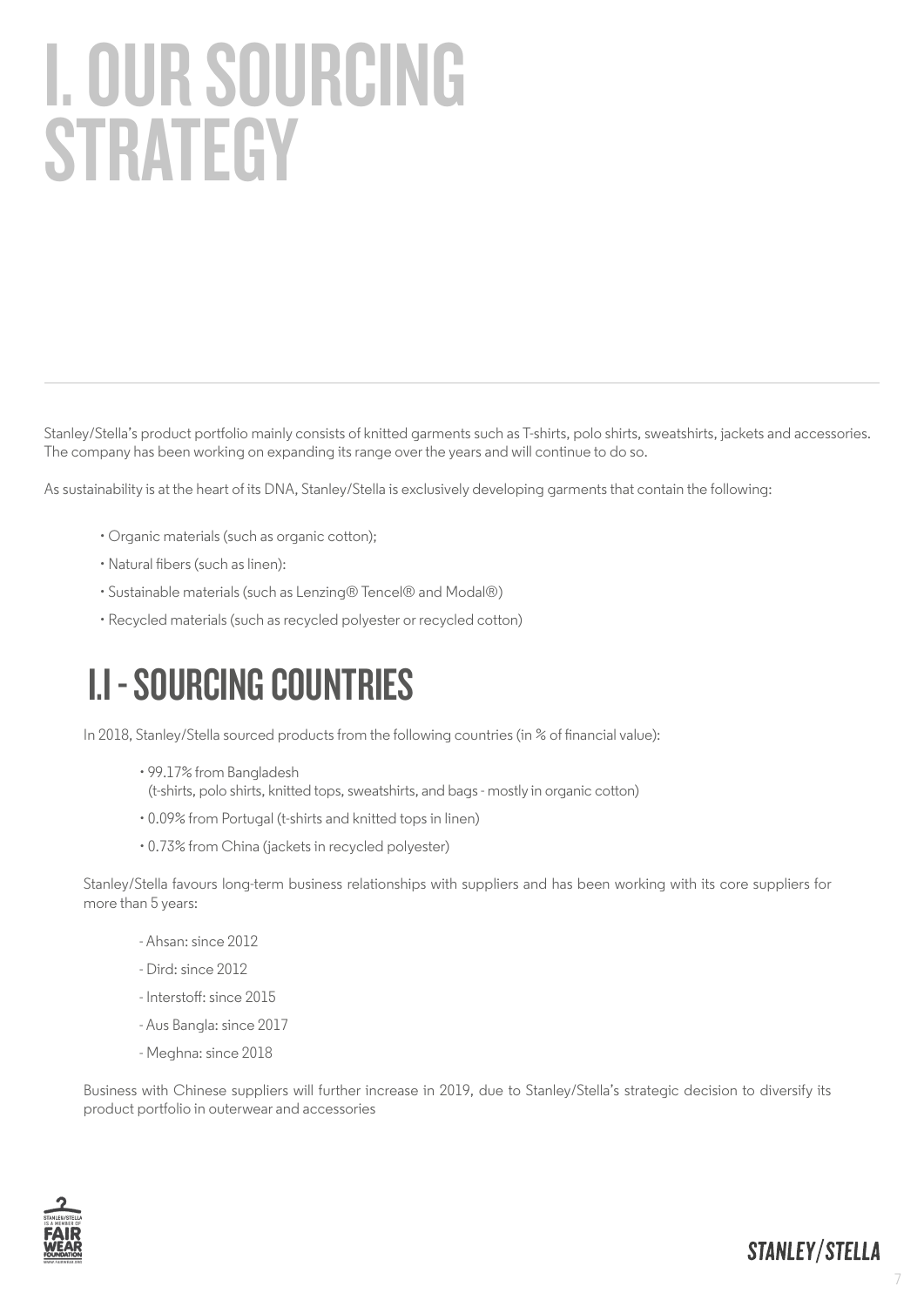#### I.2 - PRICING

Stanley/Stella works together with its suppliers to clearly identify price elements of product costing, including salaries. We stand by our commitment to fair labour costs, so when the minimum wage for workers was increased in 2018 by the Bangladeshi government for example, we adjusted our prices to cover the full salary increase, and more.

It is not part of Stanley/Stella´s business practice to look for the cheapest product. The nature and high quality of the materials used for Stanley/Stella products, like organic cotton, in combination with sustainable production methods, is not compatible with the lowest prices.

#### I.3 - ORGANISATION OF THE SOURCING DEPARTMENT

The Stanley/Stella sourcing department is composed of two separate teams. One is based in the company Headquarters (HQ) in Brussels and is responsible for the definition of Stanley/Stella's sourcing strategy in liaison with the Product Development department.

The other is based in Bangladesh. Stanley/Stella has invested in building a solid team of 19 people in Dhaka, allowing the company to monitor every Stanley/Stella production run in local factories. Such a team is a key asset to our company, as it allows a high degree of control over product quality and the social/environmental conditions at partner factories.

In China, we have a part-time Sourcing Manager to look for potential new partners and to ensure their compliance with our quality controls and sustainable policies.

#### I.4 - PRODUCTION CYCLE

Stanley/Stella is a major player in the B2B industry. We develop and distribute a wide range of "blank" garments to two major markets: the Imprint market and the (Wholesale) Retail market.

We believe that premium quality and timeless fits are key for a sustainable, slow fashion industry. In 2018, we introduced 14 modern, new styles, taking us to a total of 142 different styles in our collection. Though the power of "new" is particularly strong in the fashion industry, we want our basics to be long-lasting and worn as many times as possible.

Stanley/Stella products are premium priced with a highly qualitative positioning: we offer upgraded collections to our markets every year. Our partners include printers, agencies and brands from Europe who transform blank garments into unique pieces.

#### I.5 - PRODUCTION PLANNING

Stanley/Stella collaborates with its suppliers in a number of helpful ways:

• We apply fixed lead times as agreed in contracts with our production requests. Any factory closures for public holidays are added to these lead times. Only in exceptional circumstances will we request the supplier to help us with reduced lead times due to stock availability issues in our warehouse.

• Every month we share a 6-month outlook with our suppliers both in unit requirements and raw material requirements. This helps our suppliers to anticipate our needs.

• For specific raw materials, we manage a buffer stock at the factory. As these raw materials are immediately available, it allows us to reduce overall lead times without putting any time pressure on the dyeing and CMT (Cutting, Making, Trimming) processes.

• We always listen to suppliers to know when they have excess capacity or a shortage of capacity. In such cases, we do what we can to assist them in filling the capacity or shifting requirements to a different supplier to alleviate the pressure.

Our production lead times vary from 7 weeks (if raw materials are available at the factory) to 16 weeks (if raw materials need to be imported from abroad).

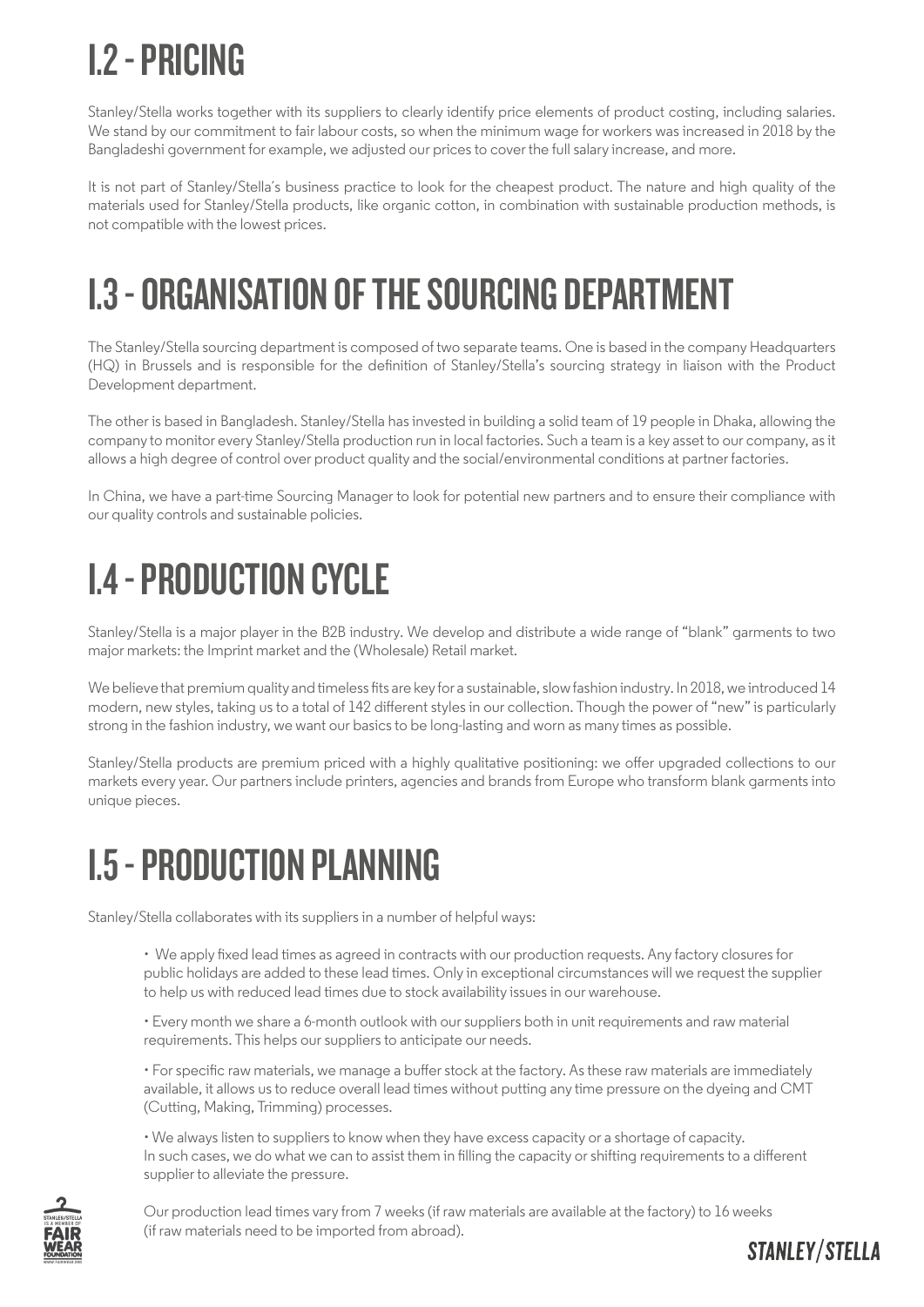#### I.6 - PARTNER FACTORY RELATIONS

In 2018, Stanley/Stella's supplier portfolio remained stable. We added Meghna Knit Composite as our newest supplier after rigorous audits & assessments, as per our company standards.

For Stanley/Stella, sustainability and ethics are key when assessing new factories. New factories are sourced, visited and validated by the Stanley/Stella HQ sourcing team as well as our Bangladeshi liaison office. Key checks made with new potential partners include (but are not limited to):

- Visiting factories
- Collecting and checking certificates (GOTS, OCS, GRS, Oeko-Tex 100, BSCI, SEDEX, WRAP, ACCORD)
- Conducting an Internal Audit according to Stanley/Stella standards.
- Auditing factories (e.g. FWF audits)

A factory's general attitude towards social responsibility is also of great importance to us. The willingness of new factories to invest in Corporate Social Responsibility (CSR) in the long-term is critical to us (e.g. child care in factories facilitating full-time employment for female workers, positive attitudes toward the installation of an anti-harassment committee, transparent monitoring of overtime etc.).

With regards to sustainability, Stanley/Stella favours factories that bring innovative solutions (e.g. investing in good ETP's, developing recycling programmes etc.)

In addition to CSR and sustainability, key aspects of Stanley/Stella's factory assessments are:

- Strategic (country risk, Stanley/Stella's sourcing strategy)
- Health & Safety (certification such as Oeko-Tex 100, Accord, REACH, RSL)
- Environmental (efficient water treatment plant, no hazardous chemicals, energy savings etc.)
- Quality assurance (Internal Audit, tolerances, quality controls)
- Technical (technical specs, patterns, master samples, expertise & know-how, factory set-up)
- Innovation (willingness to develop new products and new techniques)
- Commercial (supplier's customer portfolio management, long-term relationship, commitments versus proven-track performance, development & communication responsiveness, delay penalties & quality compensation)
- Financial (purchase prices, payment terms & conditions, financial stability)
- Logistics & Planning (production lead time, shipment lead time, flexibility, Minimum Order Quanitities (MOQs) etc.)
- Legal (general purchase conditions, contracts, Generalised Scheme of Preferences (GSP), quotas, trade & tariff regulations, anti-dumping, certifications, etc.)

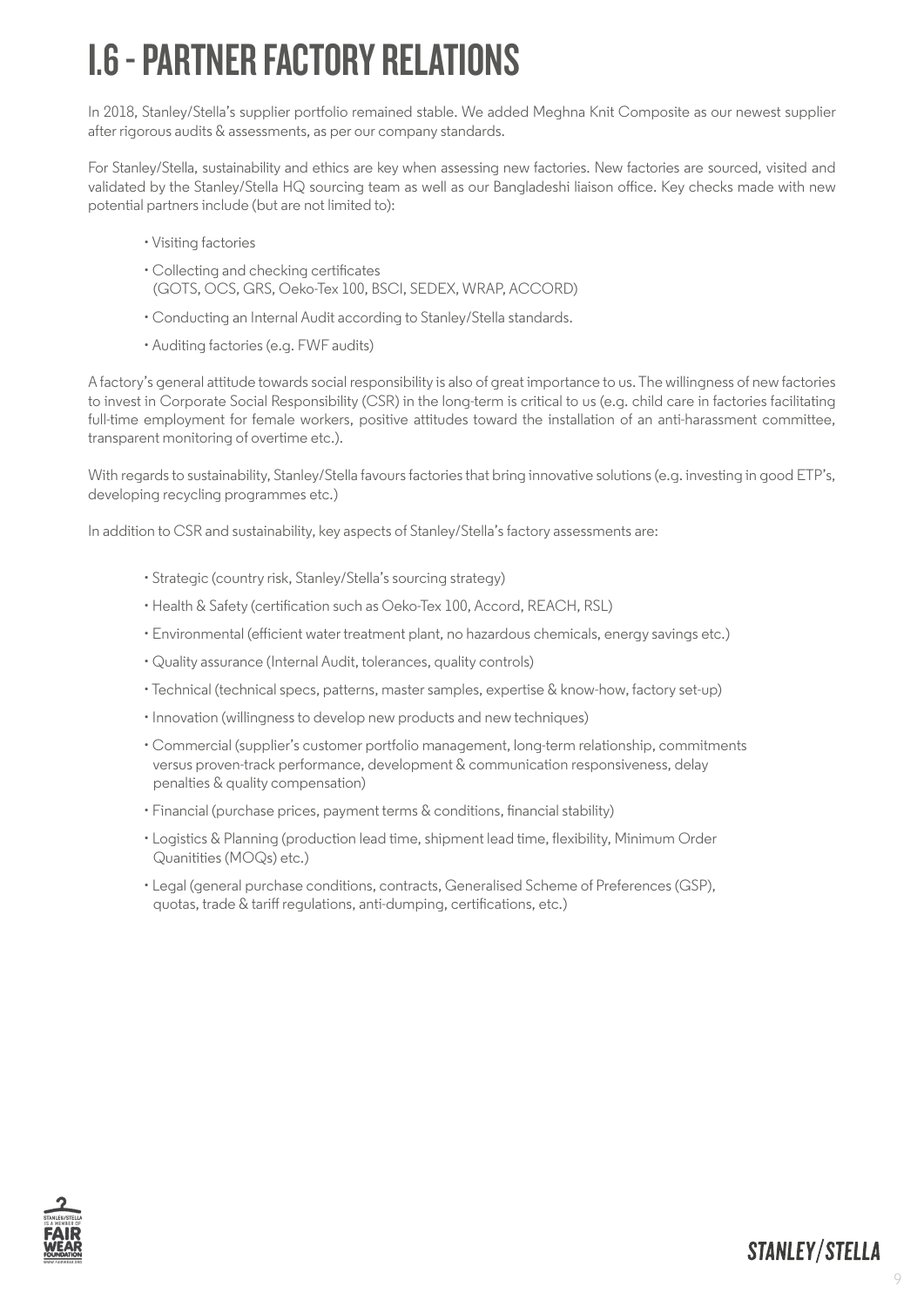#### I.7 - INTEGRATING MONITORING ACTIVITIES AND SOURCING DECISIONS

Stanley/Stella tries to leverage general business discussions and CSR-related topics whenever it can. Our aim is to have a long-term, positive social impact in the industry. Our standards are listed in our Code of Conduct, which has to be signed and respected by all the factories we work with.

- Selection of new partners At the earliest stage of a business relationship, Stanley/Stella is transparent with potential suppliers and is clear about its FWF member status. The motivation of potential suppliers is assessed during factory visits and discussions. Relevant FWF material is shared with potential sources such as the "Information needed for an FWF audit" (given in the local language).
- Stanley/Stella HQ and local teams tightly monitor active suppliers. Our CSR monthly reports, kept up-to-date at all times, keep track of environmental issues and the CSR situation in our partner factories.

• Corrective Action Plans (CAP's) are key tools and are followed up on with all active suppliers. Regular reviews of ongoing CAP's are performed during on-site visits of Stanley/Stella HQ teams.

Stanley/Stella works hard to maintain transparent and open communication with its partner factories. However, should they not comply with basic FWF requirements, or be unwilling to do so, then Stanley/Stella will end the business relationship.

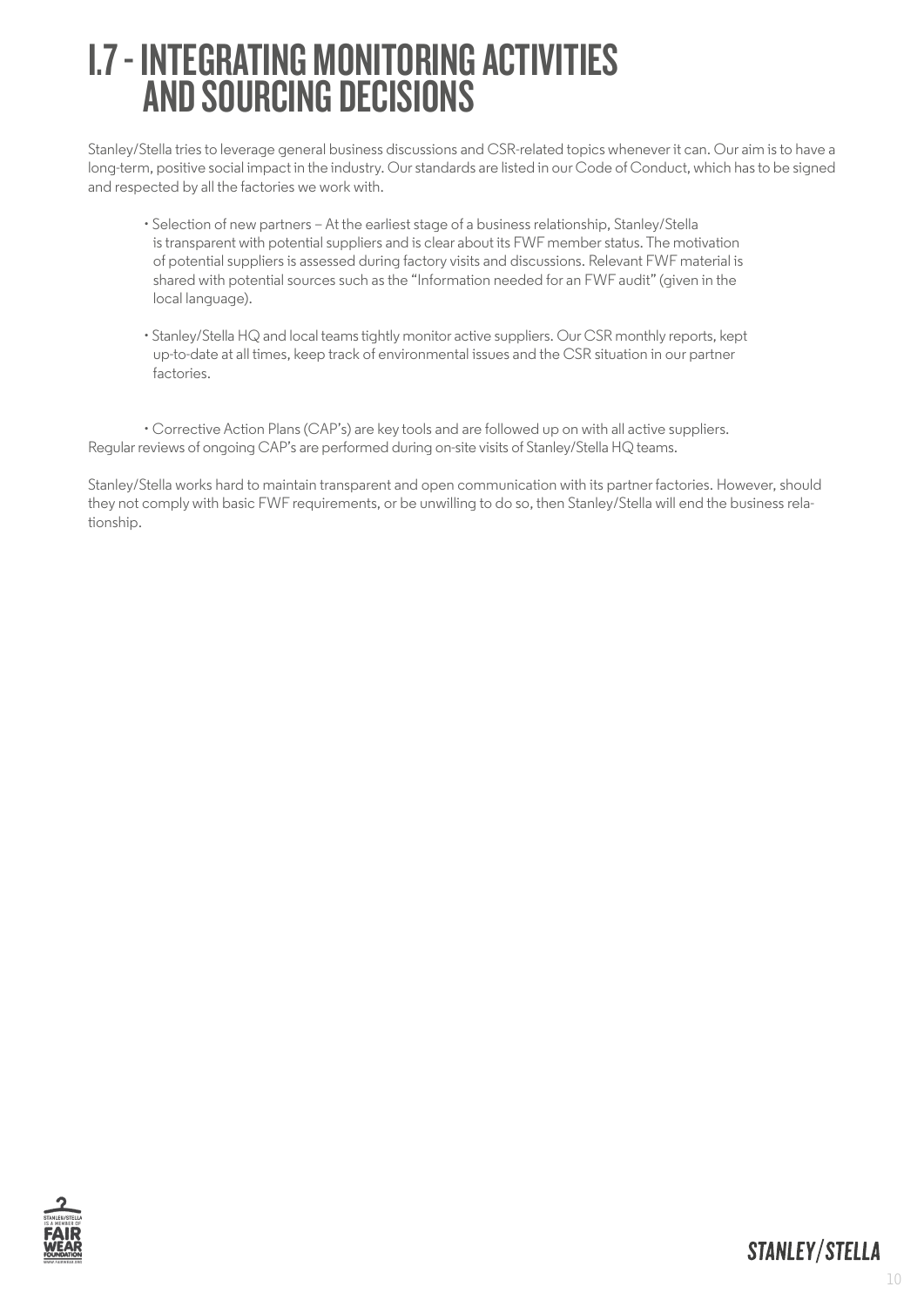### 2. COHERENT SYSTEM FOR MONITOR AND REMEDIATION

In 2018, Stanley/Stella monitoring covered 100% of its production in Bangladesh. Key monitoring activities covered the execution of CAP's, the follow-up of complaints, regular factory visits and CSR-related discussions. Our factory in China is visited 3-4 times a year by our Operation, Quality and Sustainability departments. As explained in the 2018 achievements section, Stanley/Stella's monitoring process was significantly enhanced in 2018 and became more systematic. FWF audits at key Stanley/Stella factories:

| <b>Factory Name</b>       | <b>First FWF Audit date</b> | <b>Second FWF Audit date</b> | <b>Third FWF Audit date</b> |
|---------------------------|-----------------------------|------------------------------|-----------------------------|
| S003 - Dird unit 1        | 8th & 9th Aug, 2012         | 27th & 28th May, 2017        | Not Yet Confirmed           |
| S003 - Dipta, Dird unit 2 | 2nd & 3rd Nov, 2013         | 8th & 9th April 2017         | Not Yet Confirmed           |
| S006-Ashan                | 18th & 19th May, 2013       | 14th & 15th Feb, 2015        | 6th $&$ 7th Oct. 2018       |
| S014-Interstoff           | 7th & 8th Nov. 2015         | 8th & 9th Dec. 2018          | Not Yet Confirmed           |
| S021-Meghna               | 29th & 30th Sep, 2018       | Not Yet Confirmed            | Not Yet Confirmed           |
| S022-Ausbangla            | 22nd & 23rd April, 2017     | Not Yet Confirmed            | Not Yet Confirmed           |

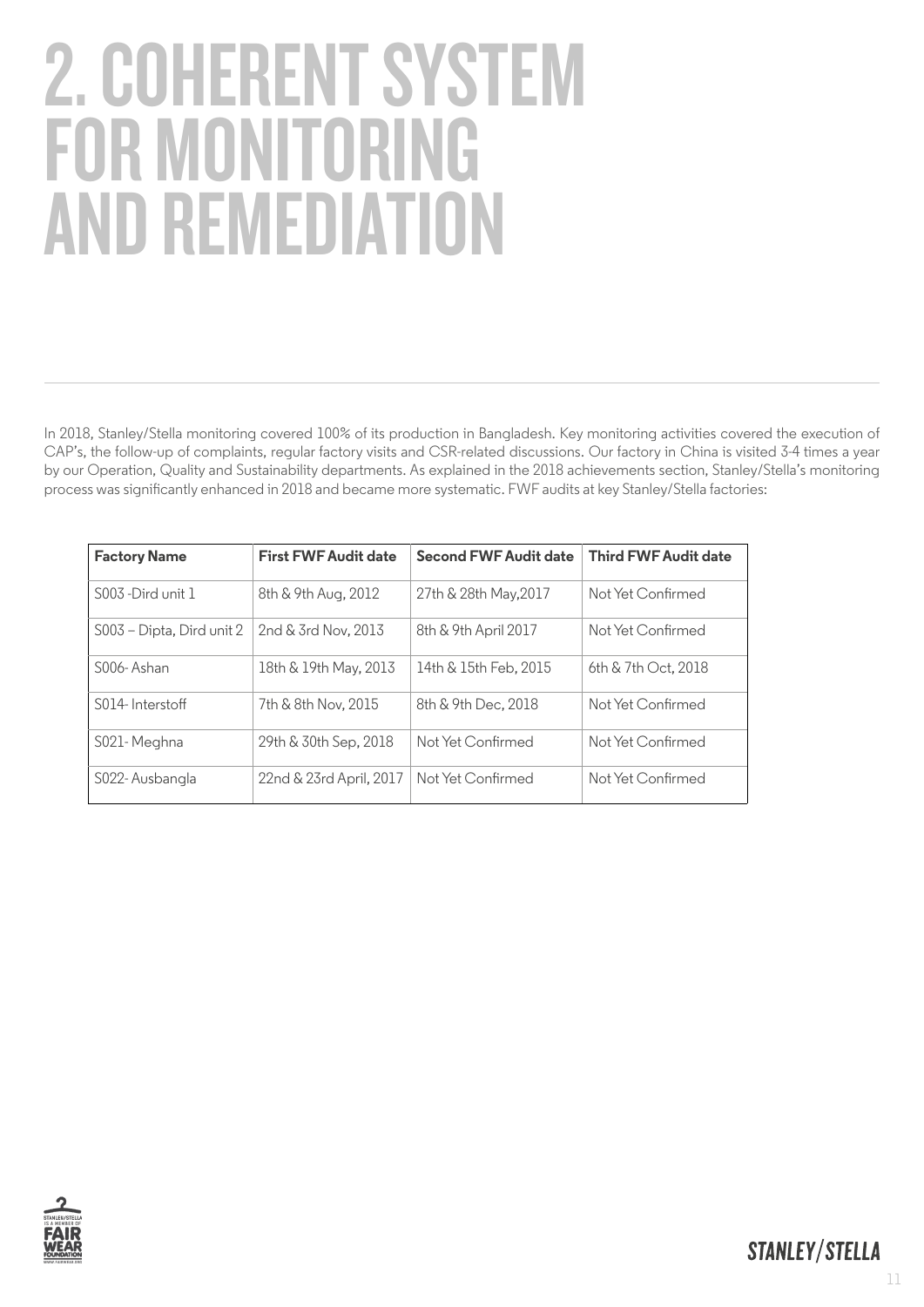#### 2.I - DIRD FACTORY - BANGLADESH

**Production:** The percentage of Stanley/Stella's total production sourced from this factory amounted to 45,27% in 2018.

**Visits:** In 2018, Dird factory was visited by Stanlely/Stella staff in charge of sustainability from Stanley/Stella Bangladeshi office on an almost weekly basis. In addition to these visits, the Stanley/Stella Bangladesh liaison office remained in contact with this factory on a daily basis. Furthermore representatives from our HQ Brussels office visit our partner factories three to four times a year.

**Monitoring:** Dird factory is monitored on a daily basis by either the Stanley/Stella Bangladesh office management team or by Stanely Stella's Quality Control (QC) inspectors who visit the factory during production. Stanley/Stella QC staff is particularly active in identifying and correcting the smallest deviations to social standards that could lead to noncompliance. In addition to this close monitoring, CSR topics were on the agenda of every meeting attended by Stanley/ Stella HQ staff. In every quarter, Stanley/Stella HQ staff meet with factory management to discuss progress on CAP completion.

**Complaints:** Complaints against this factory, when filed through several internal complaints handling systems, were taken seriously and were mostly resolved immediately. Moreover, FWF's helpline number works as a safety net, ensuring that all complaints are heard and taken care of, even if the internal grievance handling mechanism falters. Stanley/Stella, in collaboration with FWF and the factory, has successfully played a central role in resolving several cases to the satisfaction of the complainants. One involved a worker being attacked, and others concerned forced resignations.

There is an active Workers Participation Committee (WPC) at the factory. The factory has a functional and independent Anti-Harassment Committee (AHC) that deals with any kind of harassment in the workplace. The AHC was formed under the Fair Wear Foundation's (FWF) Workplace Education Program (WEP) and meetings are attended by FWF Representatives bimonthly. This ensures the highest integrity & efficacy in achieving appropriate resolutions and further prevention.

**Cooperation:** No cooperation with any of the supplier's clients was required in 2018. As we have dedicated expertise to identify, evaluate and find sustainable solutions to all relevant issues, we handled them ourselves.

**FWF audit and Corrective Action Plan (CAP):** The FWF August 2012 and November 2013 audits led to a CAP with minor points to improve - all were completed within a couple of months. The verification audit was held on the 16th & 17th of November 2013, and focused only on wages. A full verification audit was done on 27th & 28th May 2017. Therefore the next audit is yet to be confirmed in 2020.

Stanley/Stella's Sustainability Officer in the Bangladesh Office is to responsible for the day- to-day monitoring of the factory, and also for getting updated information every quarter on CAP progress, according to the recommendations.

As per its legal obligations, the factory has implemented minimum wages, the government having not yet implemented any living wage structures for textile workers. Furthermore the factory is going through the remediation processes and now confirms to almost all recommended structural, electrical and fire safety related state-of-the-art measures.

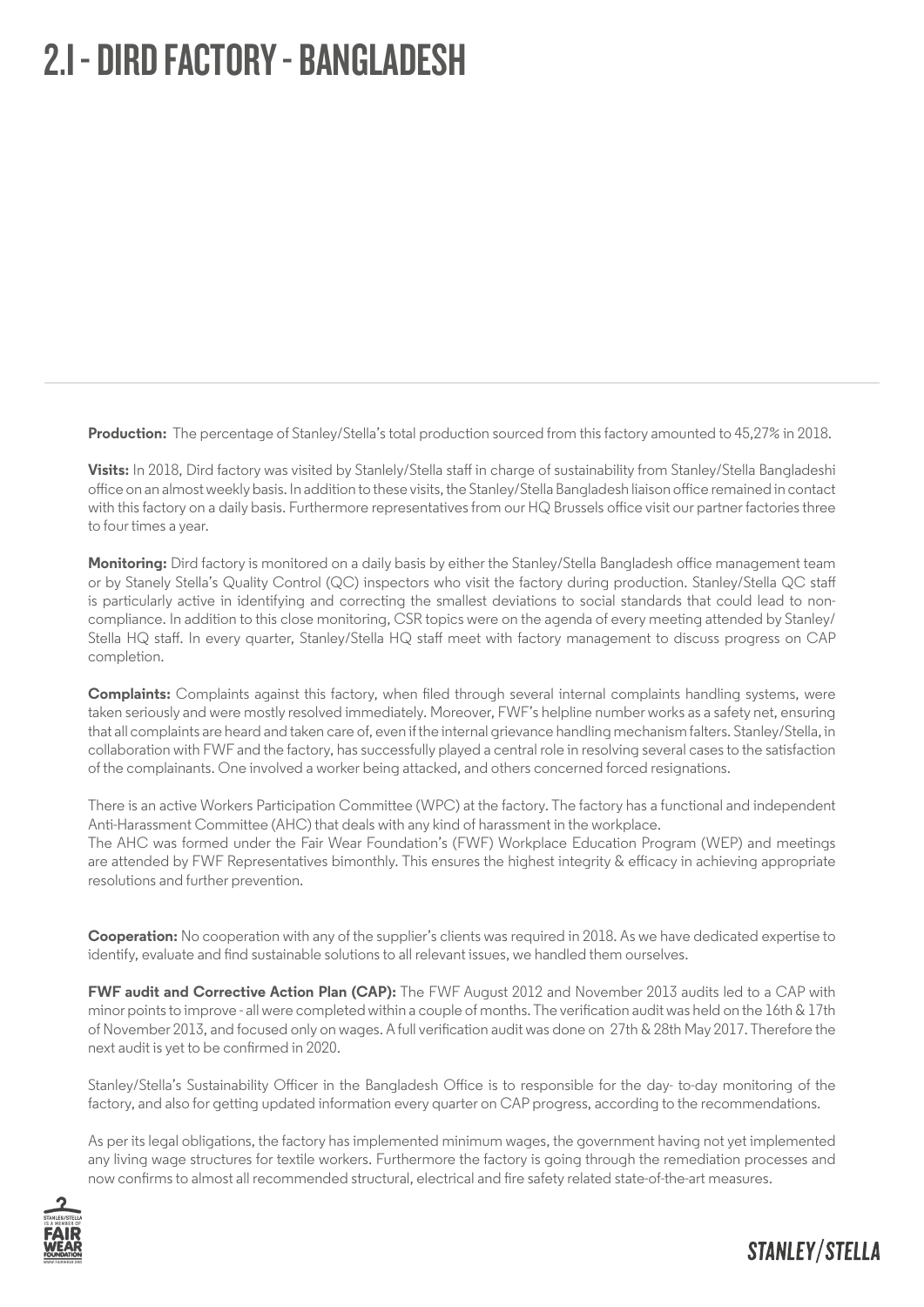The factory is required to take immediate action based on its CAP, and to report progress on a quarterly basis. Stanley/Stella Sustainability Officers in Bangladesh follow up on the implementation of corrective actions. Since monitoring is managed on a daily basis, immediate action is taken in case of any irregularities.

**Other monitoring activities:** This supplier is already engaged in several social projects with the FWF (WEP, AHC, etc.). However, Stanley/Stella has implemented several tool related to social, health, safety & environmental issues. Where environmental issues are concerned,and as part of our monthly CSR check, the pH level of water released by the factory's ETPs (Effluent Treatment Plant) is verified.

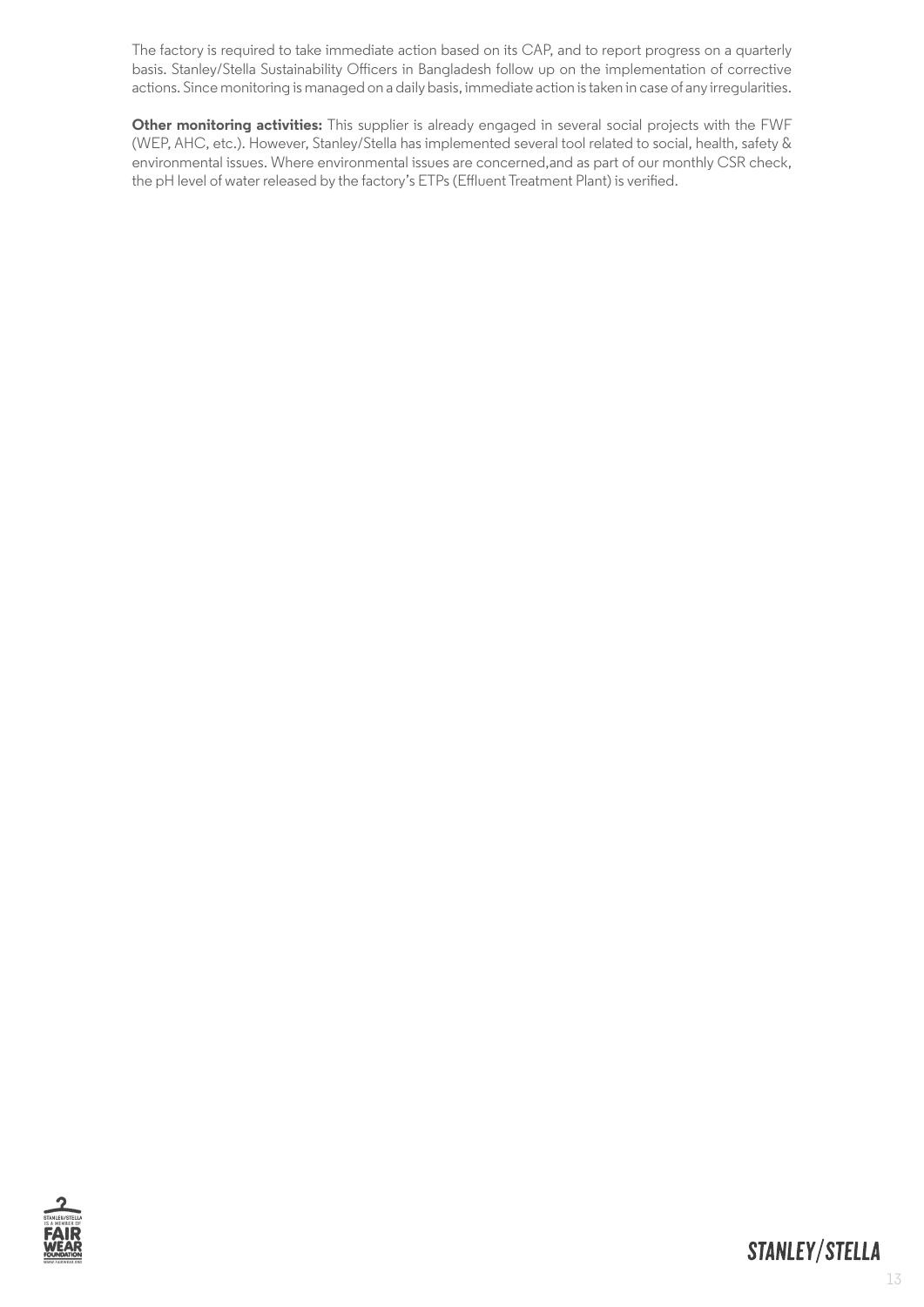#### 2.2 - AHSAN FACTORY - BANGLADESH

**Production:** The percentage of Stanley/Stella's total production sourced from this factory amounted to 18,06% in 2018.

**Visits:** In 2018, Ahsan factory was visited by Stanlely/Stella staff in charge of sustainability from Stanley/Stella BLO on an almost weekly basis. In addition to these visits, the Stanley/Stella Bangladesh liaison office remained in contact with this factory on a daily basis. Furthermore representatives from our HQ Brussels office visit our partner factories three to four times a year.

**Monitoring:** Ahsan factory is monitored on a daily basis by either the Stanley/Stella Bangladesh office management team or by Stanley Stella's Quality Control (QC) inspectors who visit the factory during production. Stanley/Stella QC staff is particularly active in identifying and correcting the smallest deviations to social standards that could lead to noncompliance. In addition to this close monitoring, CSR topics were on the agenda of every meeting attended by Stanley/ Stella HQ staff.

**Complaints:** For any harassment-related issue, the Anti-Harassment Committee (AHC) reports directly to top management at the factory. This allows the AHC and factory representatives to resolve issues independently. Moreover, the AHC was formed under the Fair Wear Foundation's (FWF) Workplace Education Program (WEP) and meetings are attended by FWF Representatives bimonthly. This ensures the highest integrity & efficacy in achieving appropriate resolutions and further prevention.

In 2018, the factory took immediate measures for resolution whenever complaints were reported. It was successful in resolving all disputes internally, to the satisfaction of the complainants involved, in all 11 instances.

**Cooperation:** No cooperation with any of the supplier's clients was required in 2018. As we have dedicated expertise to identify, evaluate and find sustainable solutions to all relevant issues, we handled them ourselves.

**FWF audit and Corrective Action Plan (CAP):** Reaching the goal of paying a living wage has been challenging for the factories. In-depth understanding of the variables, multiparty consensus and structural change within the industry are yet to be achieved and therefore factories continue to abide by the lawfully set minimum wage scale. Stanley/Stella understands the realities of business but always encourages its factories to work towards paying a living wage, even if it's done gradually by paying increasingly more than the minimum wage.

A full verification audit was done on 6th & 7th Oct, 2018. Therefore the next audit is yet to be confirmed in 2021. Ahsan is monitored on a daily basis by Stanley/Stella's Sustainability Officer. The active CAP with this factory is reviewed every quarter.

**Other monitoring activities:** Floor level management is employed for monitoring and to ensure workplace safety.



14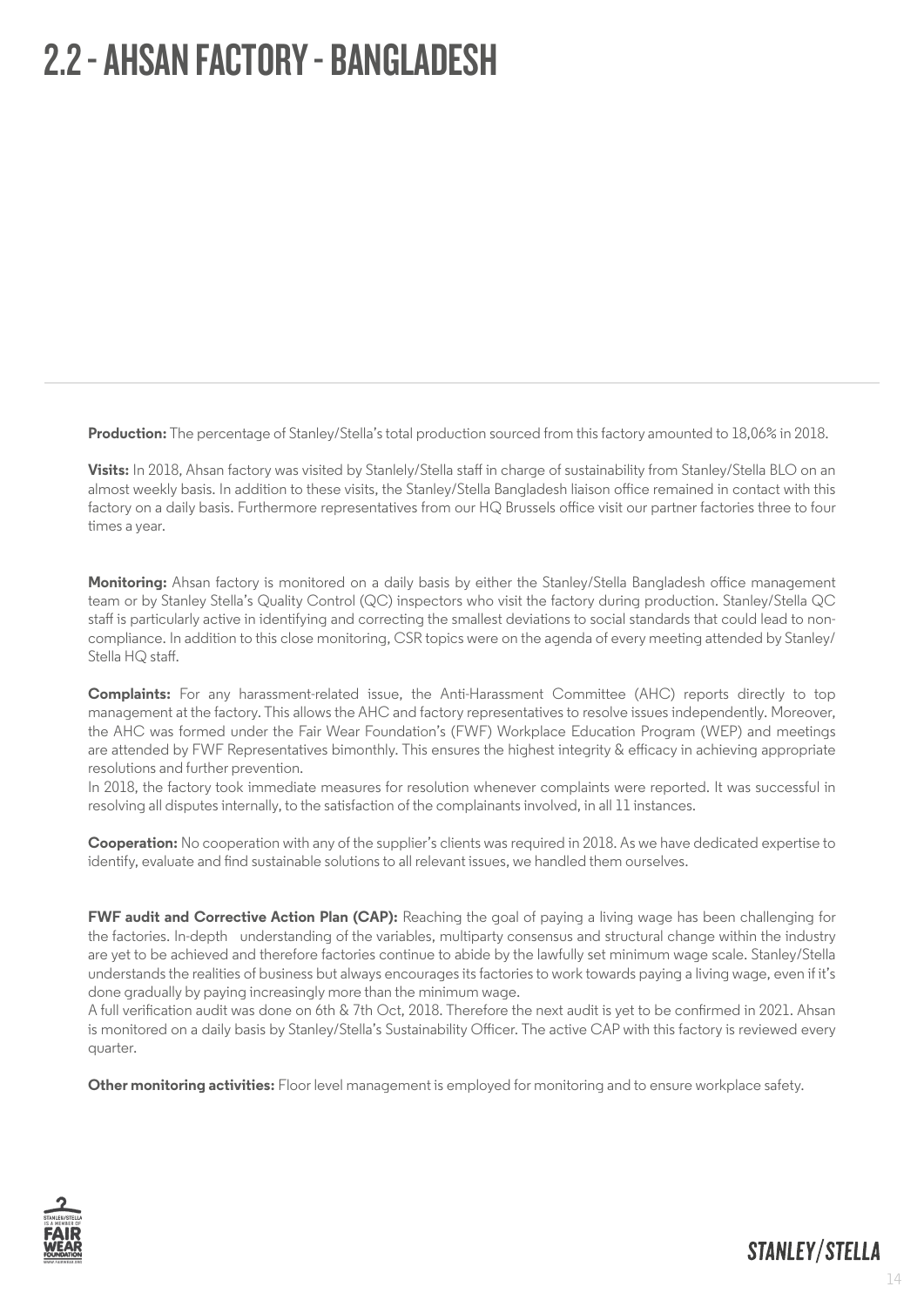#### 2.3 INTERSTOFF FACTORY - BANGLADESH

**Production:** The percentage of Stanley/Stella's total production sourced from this factory amounted to 22,08% in 2018.

**Visits:** In 2018, Interstoff factory was visited by Stanlely/Stella staff in charge of sustainability from Stanley/Stella BLO on an almost weekly basis. In addition to these visits, the Stanley/Stella Bangladesh liaison office remained in contact with this factory on a daily basis. Furthermore representatives from our HQ Brussels office visit our partner factories three to four times a year.

**Monitoring:** Interstoff factory is monitored on a daily basis by either the Stanley/Stella Bangladesh office management team or by Stanley Stella's Quality Control (QC) inspectors who visit the factory during production. Stanley/Stella QC staff is particularly active in identifying and correcting the smallest deviations to social standards that could lead to noncompliance. In addition to this close monitoring, CSR topics were on the agenda of every meeting attended by Stanley/ Stella HQ staff.

**Complaints:** In 2018, 17 complaints were reported. The factory took immediate measures internally for their resolution, to the satisfaction of all complainants involved.

**Cooperation:** No cooperation with any of the supplier's clients was required in 2018. As we have dedicated expertise to identify, evaluate and find sustainable solutions to all relevant issues, we handled them ourselves.

**FWF audit and Corrective Action Plan (CAP):** Interstoff was audited by FWF on the 7th & 8th of November 2015 and then on the 8th and 9th of December 2018.

The factory has periodically trained employees on FWF's Code of Labour Practices (CoLP) and will continue to do so. They are also committed to eventual implementation of the living wage structure nevertheless this factory ensures the workers get extra benefits.

Before being introduced to FWF, Interstoff's CSR policy was already fairly advanced. The factory owners and top management have invested in different social programs, including two specific projects:

- The recruitment of disabled workers. This initiative aims to integrate, train and employ disabled workers that have been excluded from the local job market.
- The recruitment of, and assistance to, the victims of the Rana Plaza tragedy. This includes specialised help to assist them in recovering mentally.

**Other monitoring activities:** The supervisors are in charge of monitoring their unit and to ensure workplace safety.

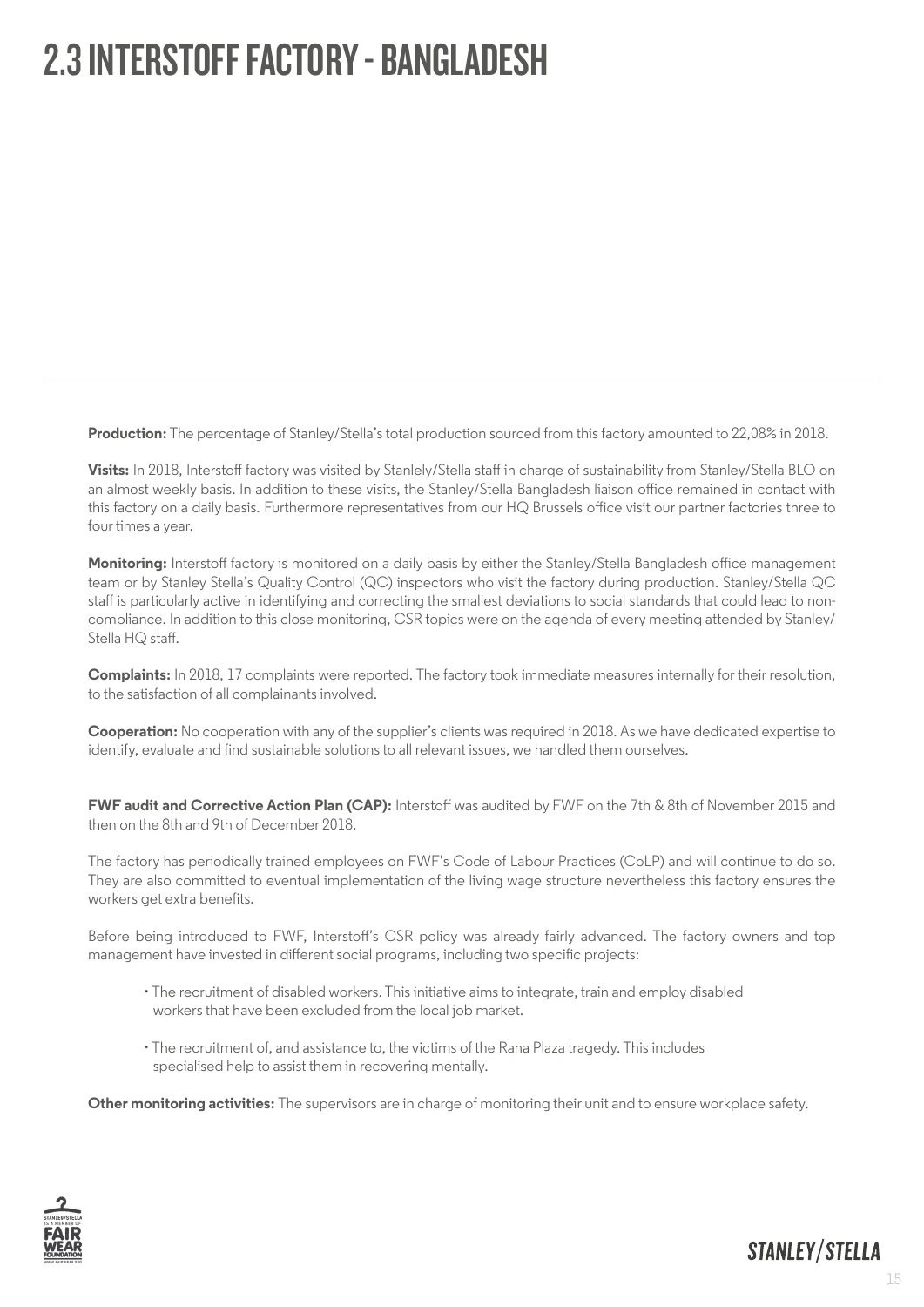#### 2.4 - MEGHNA FACTORY - BANGLADESH

**Production:** The percentage of Stanley/Stella's total production sourced from this factory amounted to 10,1% in 2018.

**Visits:** In 2018, Meghna factory was visited by Stanley/Stella staff in charge of sustainability from Stanley/Stella HQ frewuently and the Stanley/Stella Bangladesh liaison office is managing communications with the factory almost on a daily basis.

**Monitoring:** As this factory has never undergone a FWF audit, Stanley/Stella spent some time helping the supplier to prepare for it and introducing the supplier to FWF's Code of Conduct. This also facilitated factory integration to Stanley/ Stella's CSR system.

**Complaints:** No complaints were filed or received in 2018.

**Cooperation:** No cooperation with any of the supplier's clients was required in 2018. As we have dedicated expertise to identify, evaluate and find sustainable solutions to all relevant issues, we handled them ourselves.

**FWF audit and Corrective Action Plan (CAP):** This factory has conducted training on anti-harassment and has posted an anti-harassment policy on notice boards. It has also provided a refresher course to workers on the FWF complaints mechanism.

This factory pays the legal minimum wage and maintains that it is transparent. It has committed to being more pro-active and will furthermore conduct a survey to determine whether or not the wage provided is enough to live on.

Meghna has posted its maternity leave & benefit policy and is providing awareness training to workers on this. Payment evidences are now available.

Meghna was audited by FWF on the 29th & 30th of September 2018 and is monitored on a daily basis by Stanley/Stella's Sustainability Officer. The active CAP with this factory is reviewed every quarter.

**Other monitoring activities:** Floor level management is employed for monitoring and to ensure workplace safety. Awareness trainings were also arranged.

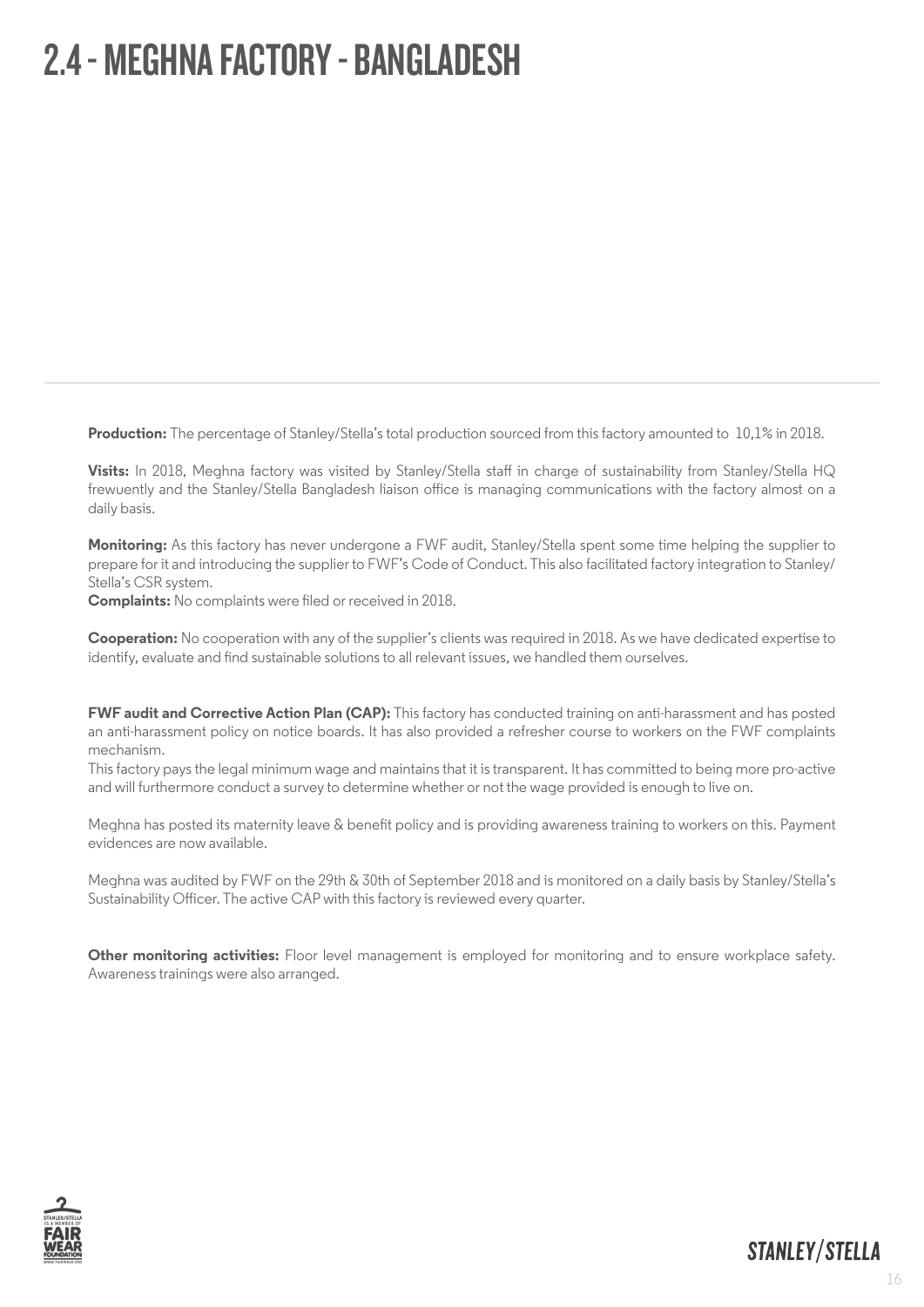#### 2.5 - AUSBANGLA FACTORY - BANGLADESH

**Production:** The percentage of Stanley/Stella's total production sourced from this factory amounted to 1,45% in 2018.

**Visits:** In 2018, Ausbangla factory was visited by Stanlely/Stella staff in charge of sustainability from Stanley/Stella Bangladeshi office on an almost weekly basis. In addition to these visits, the Stanley/Stella Bangladesh liaison office remained in contact with this factory on a daily basis. Furthermore representatives from our HQ Brussels office visit our partner factories three to four times a year.

**Monitoring:** Ausbangla factory is monitored on a daily basis by either the Stanley/Stella Bangladesh office management team or by Stanely Stella's Quality Control (QC) inspectors who visit the factory during production. Stanley/Stella QC staff is particularly active in identifying and correcting the smallest deviations to social standards that could lead to noncompliance. In addition to this close monitoring, CSR topics were on the agenda of every meeting attended by Stanley/ Stella HQ staff. In every quarter, Stanley/Stella HQ staff meet with factory management to discuss progress on CAP completion.

**Complaints:** In 2018, total number of grievances received were 9 and all were amicably resolved internally. No complaints were registered against Ausbangla through the Fairwear Foundation´s hotline.

**Cooperation:** FWF audit and Corrective Action Plan (CAP): The factories first FWF audit was held on the 22nd & 23rd April, 2017. Therefore the next audit is yet to be confirmed in 2020.

Ausbangla has increased the number of women in supervisory role and has strengthened the regular internal grievance handling activities in association with the WPC members.

Furthermore they are scheduled to conduct the democratic election in 2019 to establish a more empowered Workers Participation Committee (WPC). They are also committed to work on gradual increase of wages to reach the living wage eventually.

Stanley/Stella's Sustainability Officer in the Bangladesh Office is to responsible for the day- to-day monitoring of the factory, and also for getting updated information every quarter on CAP progress, according to the recommendations.

**Other monitoring activities:** Floor level management is employed for monitoring and to ensure workplace safety.

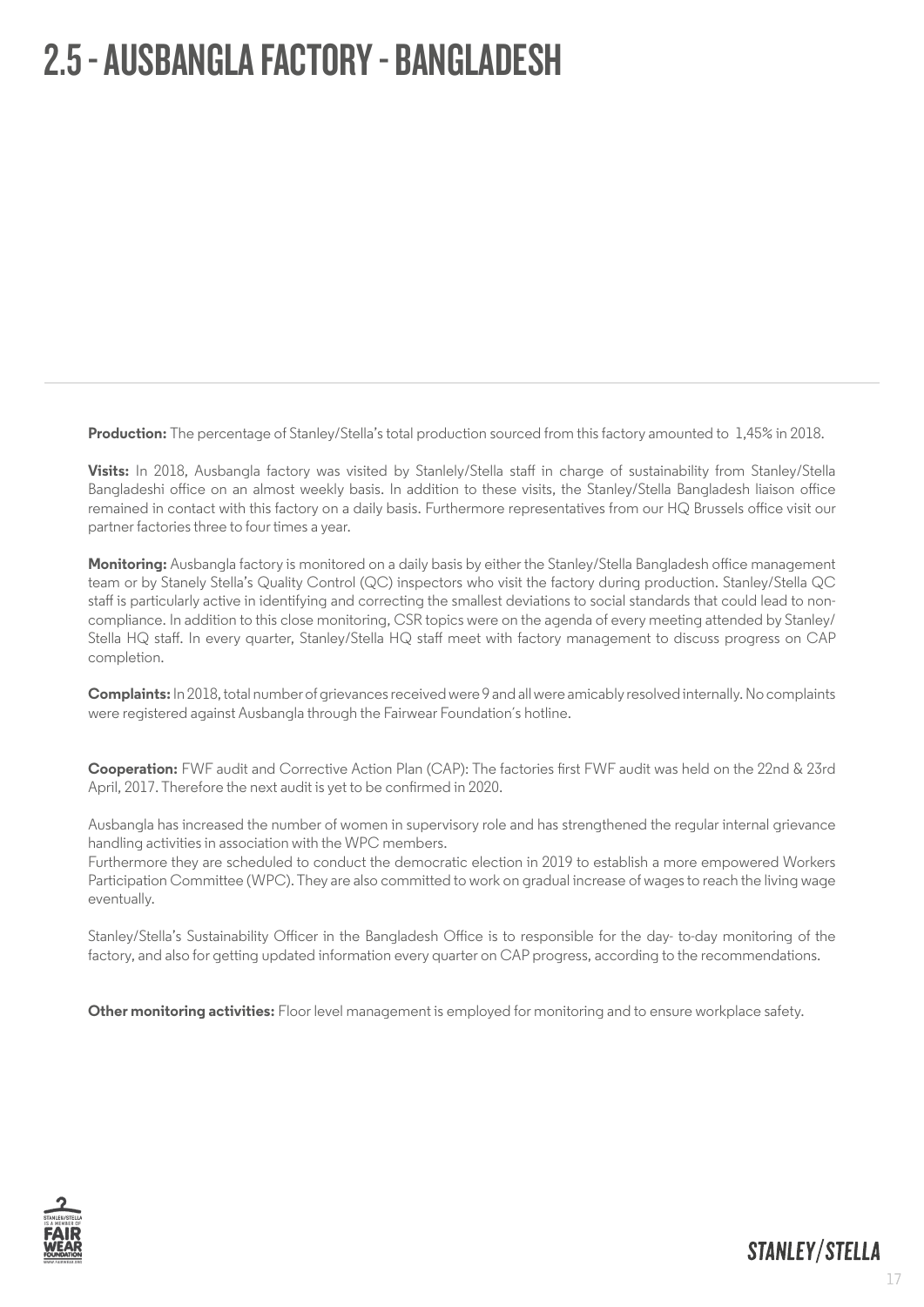#### 2.6 - SHUANGXI FACTORY - CHINA

**Production:** The percentage of Stanley/Stella's total production sourced from this factory amounted to 0.73% in 2018.

**Visits:** Shuangxi was visited by the Stanley/Stella Sourcing & Sustainability staff as well as the Stanley/Stella Bangladesh country manager in November 2015. In 2016 and 2017, several visits took place from Stanley/Stella HQ. The next visit is planned for May 2019, as we are planning to do more business with our Chinese supplier.

**Complaints:** No complaints were filed or received in 2018.

**Cooperation:** No cooperation with any of the supplier's clients was managed in 2018.

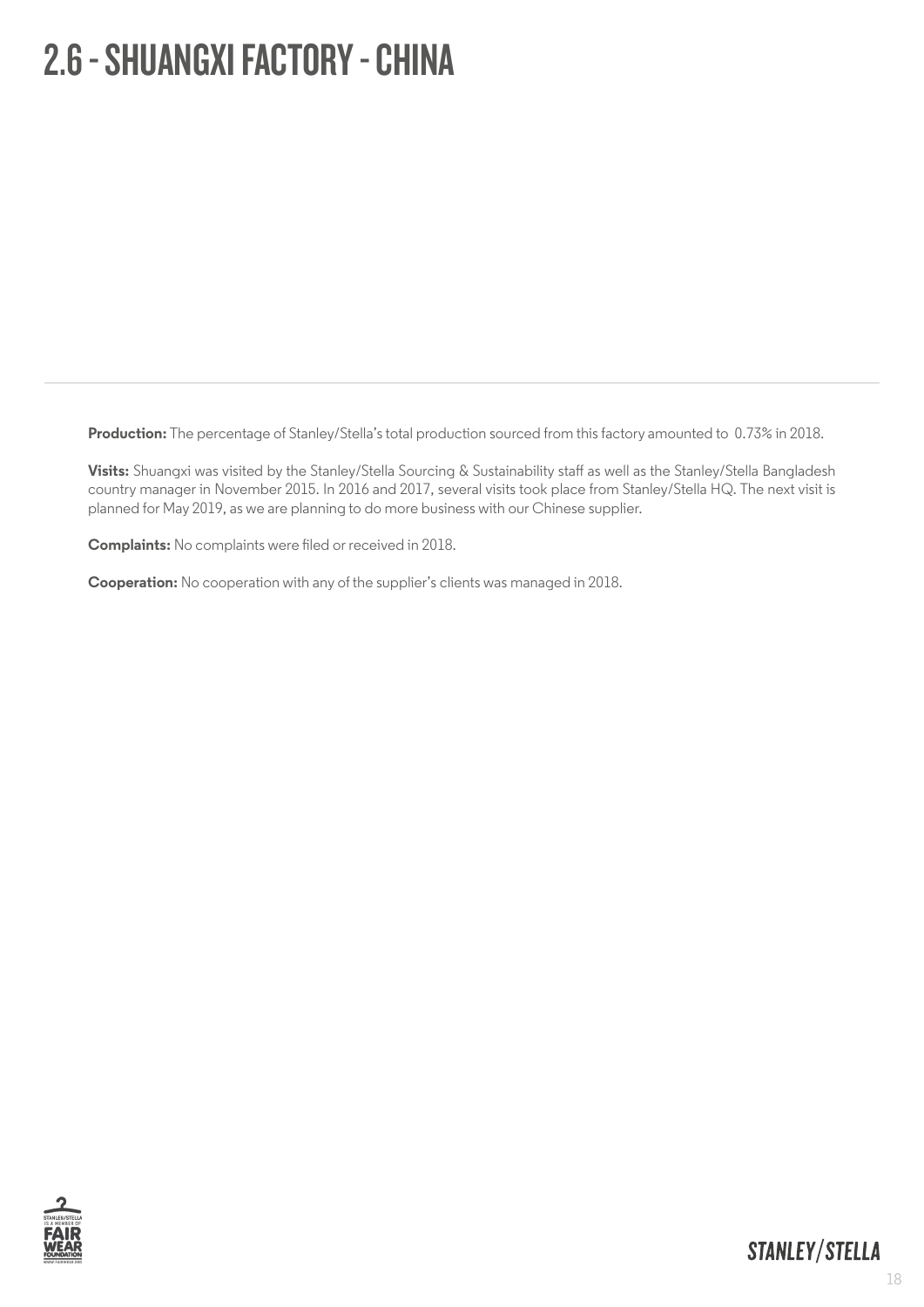#### 2.7 - ETFOR FACTORY - PORTUGAL

**Production:** The percentage of Stanley/Stella's total production sourced from this factory amounted to 0.09% in 2018.

**Visits:** Etfor was not visited by Stanley/Stella staff in 2018.

Monitoring: CSR-related topics were discussed during Stanley/Stella's last visit to this supplier in December 2015. A key discussion topic was the follow-up on 3rd party certification (SEDEX, GOTS, etc.)

**Complaints:** No complaints were filed or received in 2018.

**Cooperation:** No cooperation with any of the supplier's clients was managed in 2018.

FWF audit: An FWF audit was made at the request of another client to the supplier. Additionally, work conditions at this factory are monitored through BSCI, SEDEX and GOTS certifications. No CAP nor additional training have been implemented with this factory.

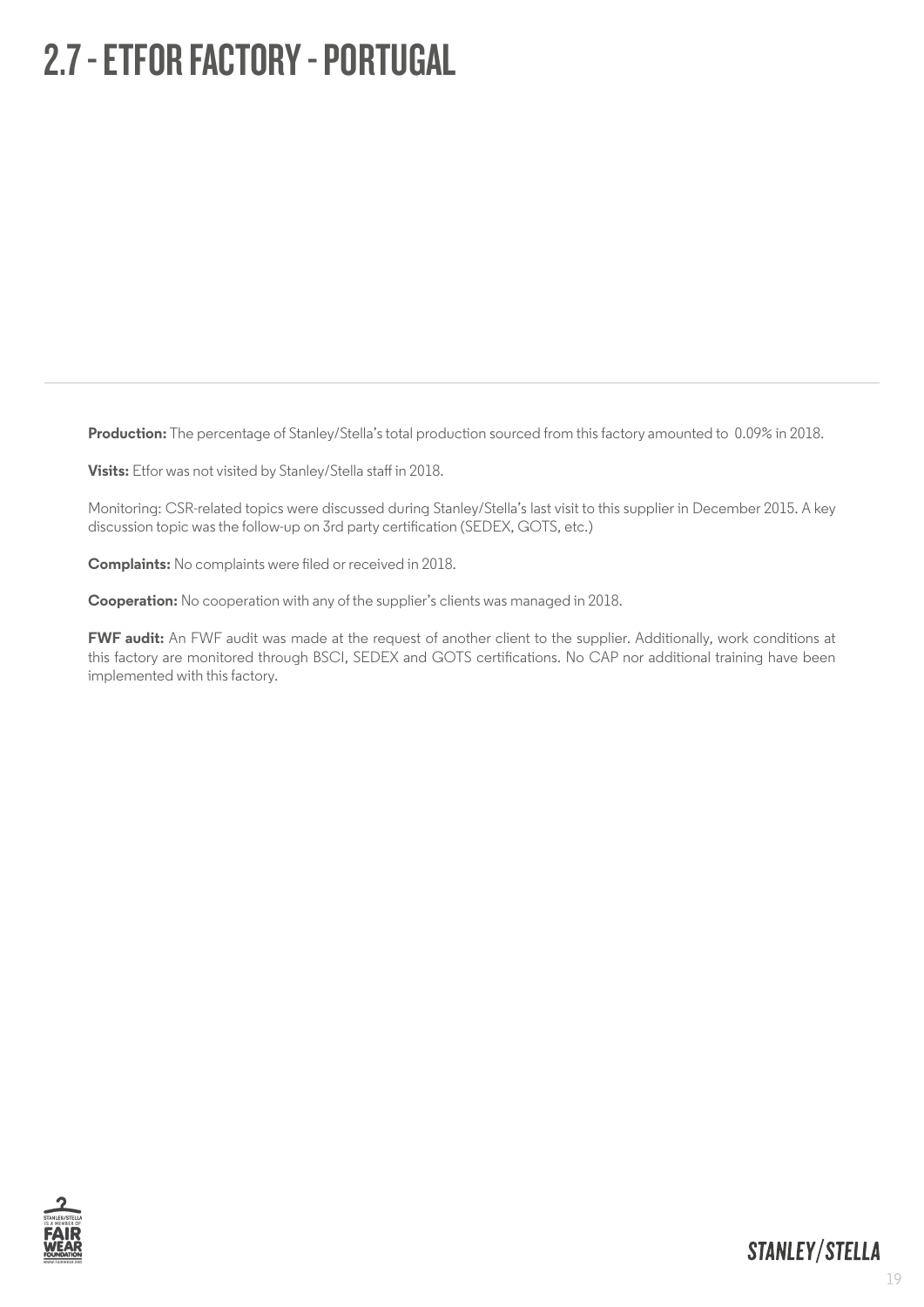# 3. COMPLAINTS HANDLING

Complaints made against factories, when filed through internal complaints handling systems, were taken seriously and were mostly resolved immediately. Moreover, FWF's helpline number works as a safety net, ensuring that all complaints are heard and taken care of, even if the internal grievance handling mechanism falters. The complaints handling process can be described as below:

- Workers from Stanley/Stella partner factories are informed of the complaints procedure through a letter from FWF. This official communication is posted in factories on boards located by the sewing floors.
- At Stanley/Stella HQ, the Sourcing, Quality & Sustainability Manager handles complaints and discusses them with the suppliers involved. His contact details are:
	- **Email:** supplychain@stanleystella.com
	- **Phone number:** +32-2-663-05-90

Stanley/Stella maintains a complaints register internally and follow-up action plans related to complaints received through the FWF helpline.

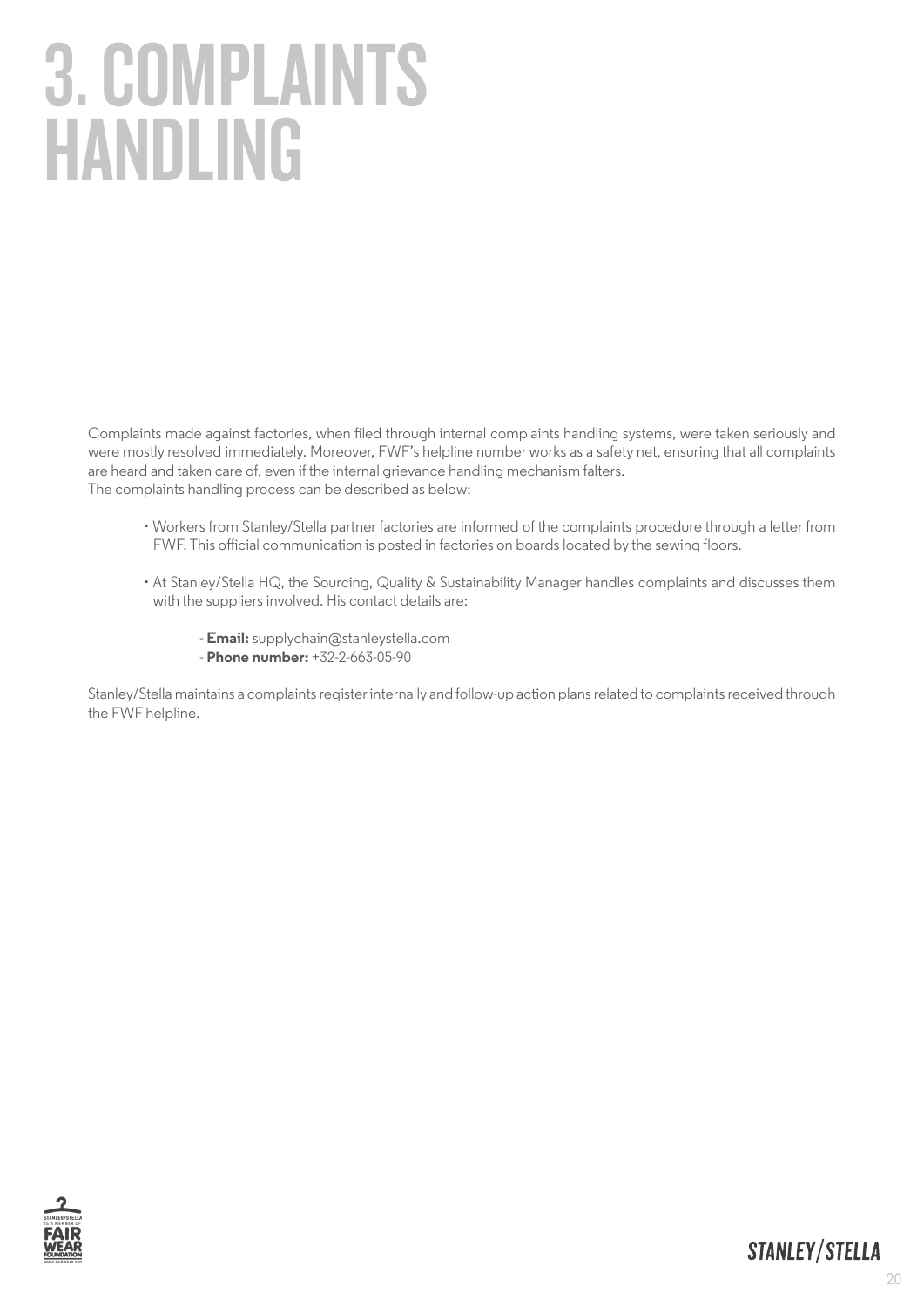# 4. TRAINING AND CAPACITY BUILDING

#### 4.1 ACTIVITIES TO INFORM STAFF MEMBERS

Some key activities and events are organised to inform and train Stanley/Stella staff about FWF membership:

A dedicated sourcing & CSR training is offered to each new Stanley/Stella employee, regardless of their position in the company, to understand key CSR concepts (FWF Code of Conduct, effluent treatment in factories, etc).

Documentation on FWF and CSR more broadly is made available to all Stanley/Stella staff. If they have any questions, staff members can get help from the Stanley/Stella Sourcing and Sustainability Manager.

Any Stanley/Stella HQ employee who visits a factory has to fill in a Basic Health & Safety/Compliance checklist.

Ever since our FWF membership started in December 2011, FWF has been part of our internal communications. Externally, we communicate on FWF to customers and third parties via visits, meetings, e-mailings, look books, brochures, labels, sales meetings, our website and web shop, and more.

#### 4.2 ACTIVITIES TO INFORM MANUFACTURERS AND WORKERS

The level of knowledge about FWF and its Code of Conduct (CoC) varies across Stanley/ Stella's pool of suppliers:

- Some suppliers have been working with FWF's CoC for many years and have already implemented it.
- Recently integrated suppliers receive specialised training and particular attention during the integration phase. The FWF CoC is presented to staff during trainings. It is printed on big boards that are visible on the production floor and/or in factory stairways.
- Two factories in three locations have been involved in the FWF Workers Education Program (WEP) and Anti-Harassment Committee (AHC) training. We extended FWF's invitation to consider collaborating with FWF in this program to three more of our partner-factories.

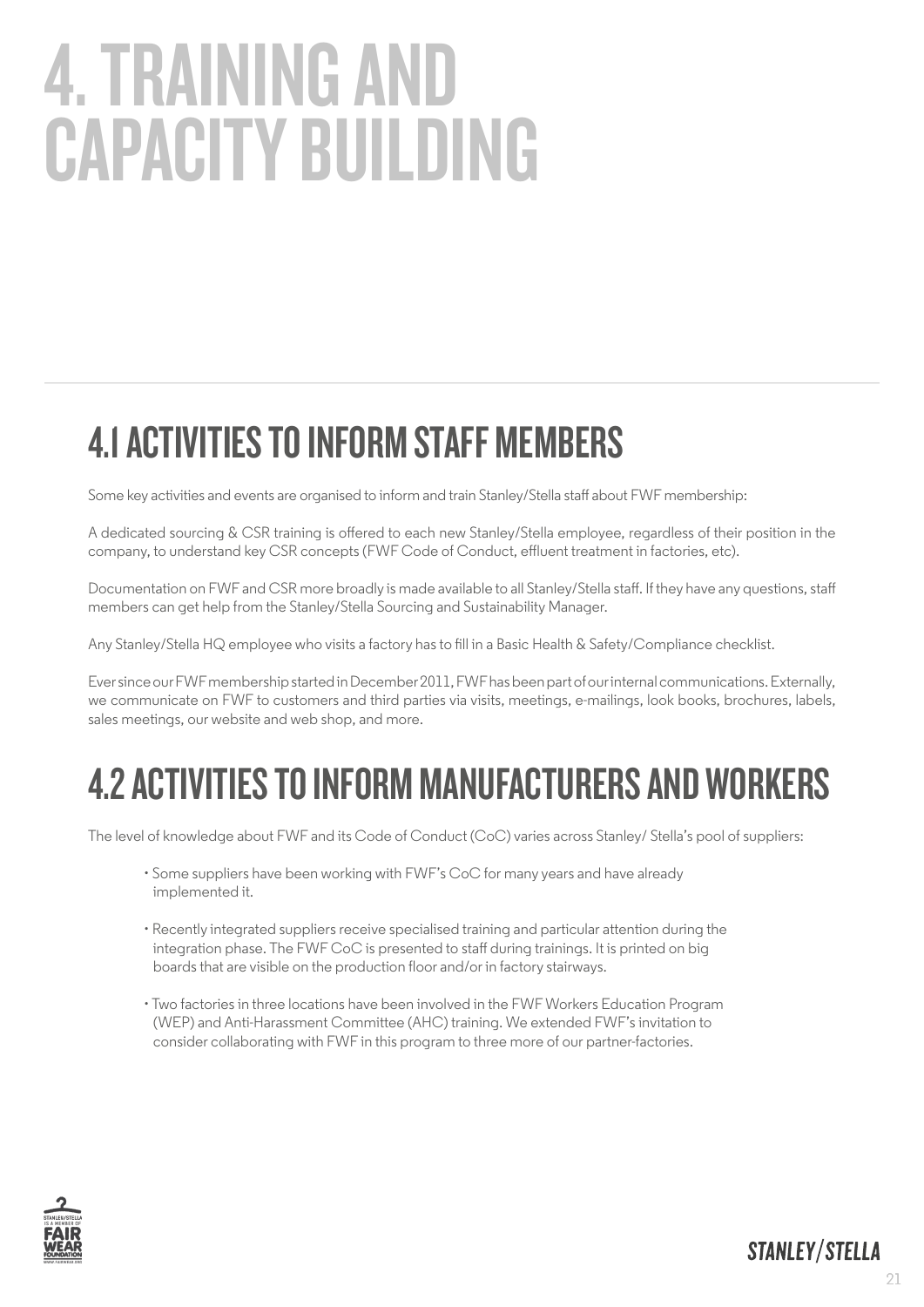#### 4.3 INFORMATION MANAGEMENT

The Stanley/Stella team tracks CAPs on a systematic basis. First and foremost, CAP's are stored on soft and/or hard copies in dedicated files. The content of the CAP's and necessary remedial action is discussed during the regular trips that Stanley/Stella's sourcing & sustainability team makes to factories.

An Excel spreadsheet is used as a tracking system and summarizes the status of FWF audits (last audit dates) as well as the dates CAP's have been issued. This file is updated/shared internally between Stanley/Stella HQ and the Bangladesh liaison office.

Production locations for Stanley/Stella products are known and verified. As standard procedure, each production run is monitored by Stanley/Stella staff. Stanley/Stella policy does not allow subcontracting, which eliminates the possibility of Stanley/Stella production happening at non-audited sites.

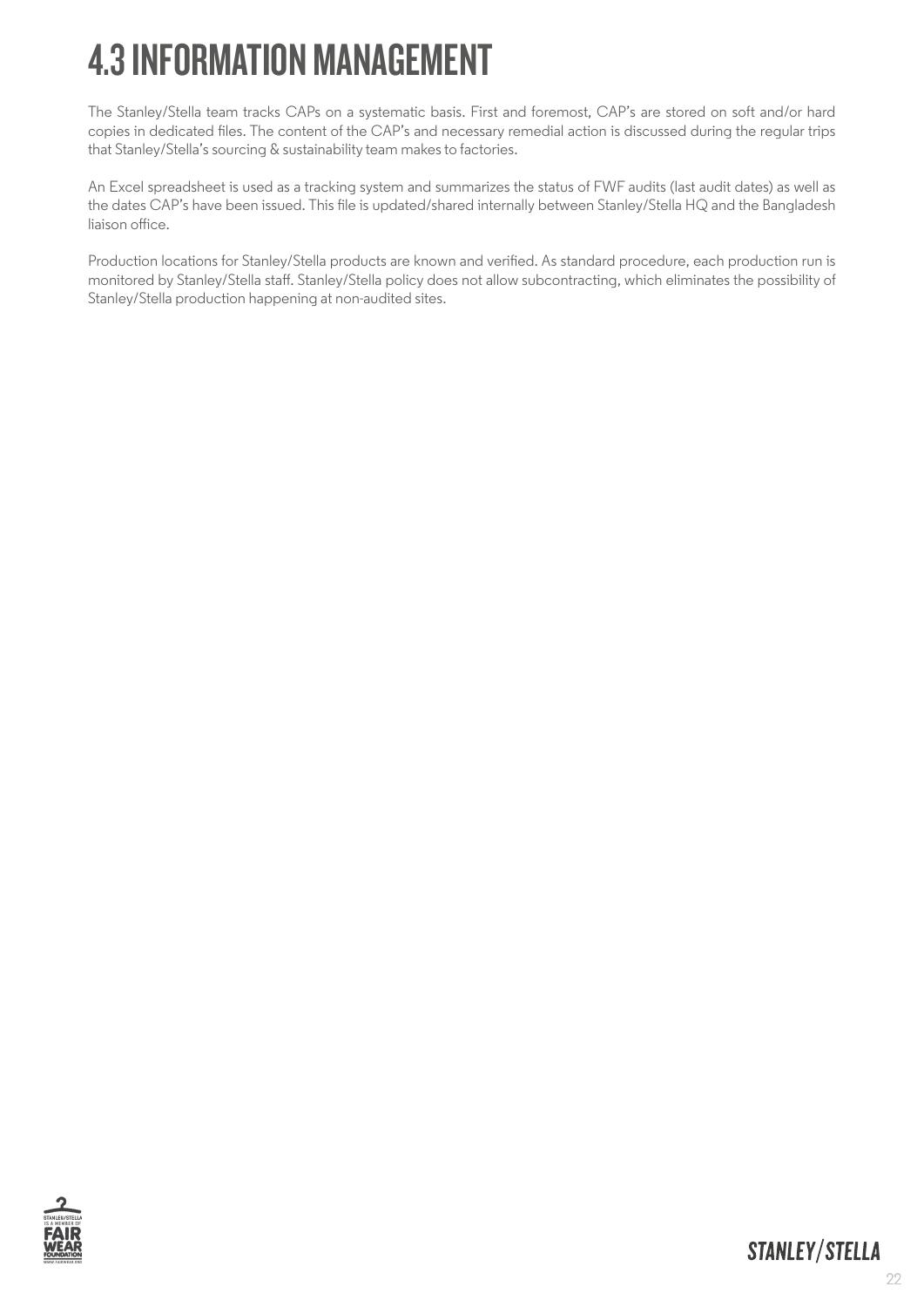# 5. TRANSPARENCY & **COMMUNICATION**

Since joining FWF in 2011, Stanley/Stella has been communicating widely on its FWF member status. Stanley/Stella communicates by using the following tools:

- Online: website, webshop, Stanley/Stella Facebook account
- Communication & marketing tools (articles/look books/presentations held at conferences /emailing campaigns / press releases)
- On garments (garment labels)